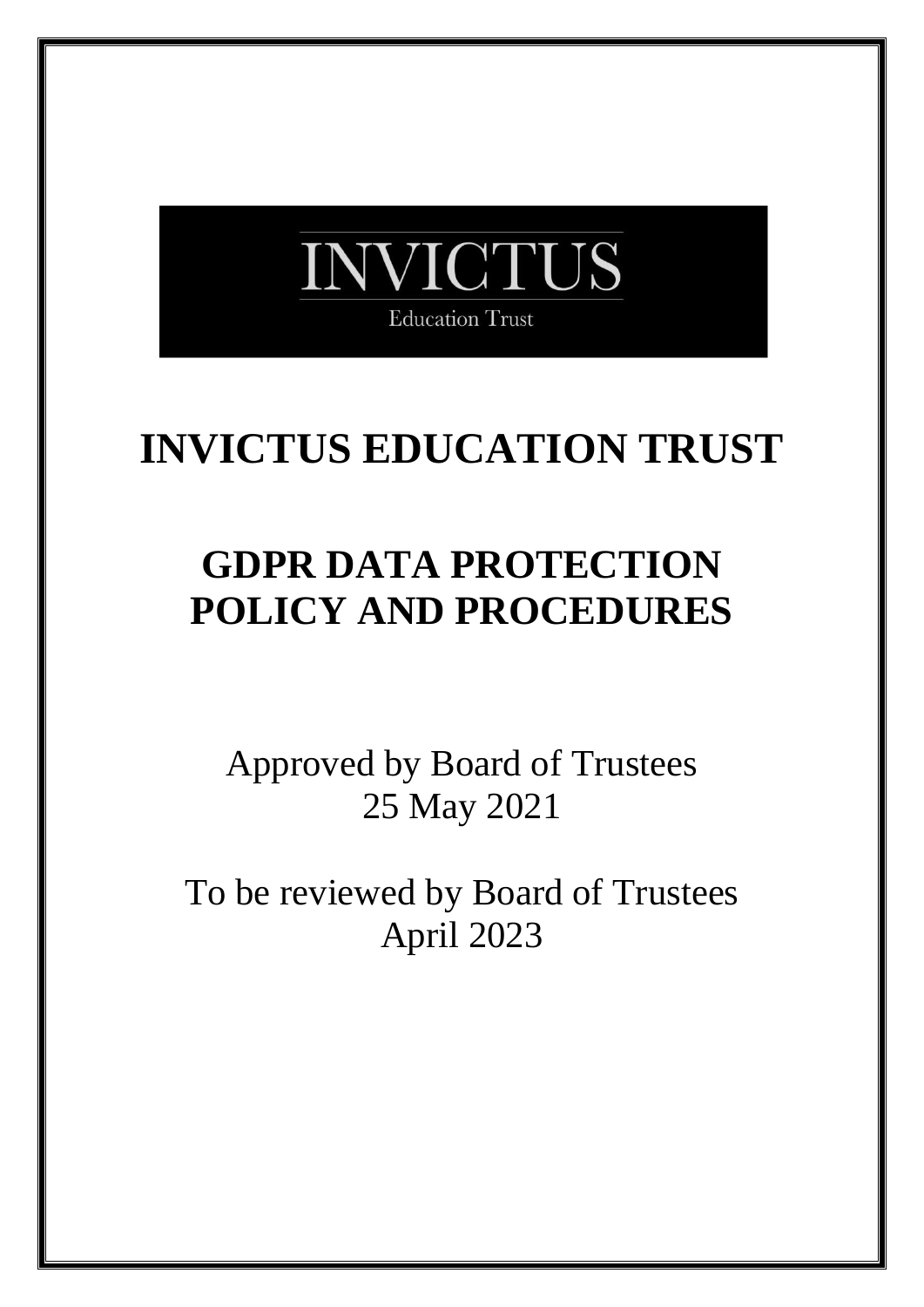## **Document Provenance**

# **GDPR Data Protection Policy**

| <b>Committee Approval Level</b> | <b>Board of Trustees</b>              |
|---------------------------------|---------------------------------------|
| Policy Author/Responsibility    | Chief Operating Officer – Julie Duern |
| <b>Policy First Implemented</b> | <b>July 2018</b>                      |
| Frequency of Review             | Every 2 Years                         |
| <b>Next Review Date</b>         | April 2021                            |
| Policy Approved by Committee    |                                       |
| <b>Next Review Date</b>         | April 2023                            |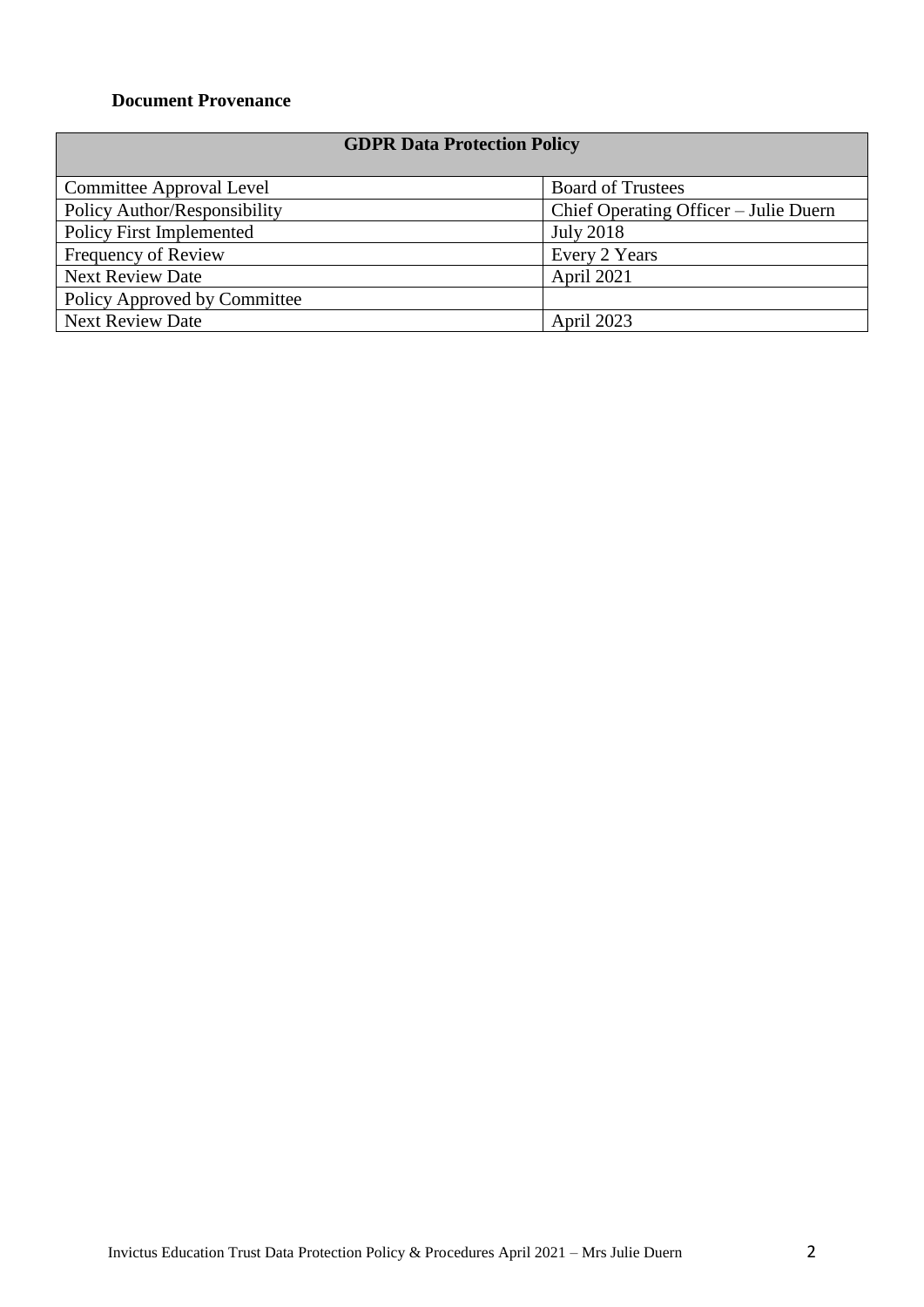| <b>CONTENT</b>                                                     | <b>PAGE</b> |  |
|--------------------------------------------------------------------|-------------|--|
| 1. Policy Statement                                                | 4           |  |
| 2. Purpose                                                         | 4           |  |
| 3. Scope                                                           |             |  |
| 3.1 Definitions                                                    | 4           |  |
| 4. Data Protection Background                                      |             |  |
| 4.1 National Data Protection Law                                   |             |  |
| 4.2 General Data Protection Regulations                            | 6           |  |
| 4.2.1 Personal Data                                                | 6           |  |
| 4.2.2 The GDPR Principles                                          | 6           |  |
| 4.3 The Information Commissioners Office                           | $\tau$      |  |
| 4.4 Data Protection Officer                                        | $\tau$      |  |
| 5. Objectives                                                      | $8\,$       |  |
| 6. Governance Procedures                                           | 9           |  |
| 6.1 Accountability & Compliance                                    | 9           |  |
| 6.1.1 Privacy by Design                                            | 10          |  |
| 6.1.2 Information Audit                                            | 11          |  |
| 6.2 Processing Special Category Data                               | 12          |  |
| 6.2.1 Record of Processing Activities                              | 14          |  |
| 6.3 Third Party Processors                                         | 14          |  |
| 6.4 Data Retention & Disposal                                      | 15          |  |
| 7. Data Protection Impact Assessments                              | 15          |  |
| 8. Data Subject Rights                                             | 16          |  |
| 8.1 Consent & the right to be informed                             | 16          |  |
| 8.1.1 Consent Controls                                             | 17          |  |
| 8.1.2 Alternatives to Consent                                      | 18          |  |
| 8.1.3 Information Provisions                                       | 18          |  |
| 8.2 Privacy, Policy, Notices                                       | 19          |  |
| 8.3 Personal Data not obtained from the Data Subject               | 20          |  |
| 8.3.1 Employee Personal Data                                       | 21          |  |
| 8.4 The Right of Access                                            | 21          |  |
| 8.4.1 Subject Access Request Form                                  | 21          |  |
| 8.5 Data Portability<br>8.6 Rectification & Erasure                | 22<br>22    |  |
|                                                                    | 22          |  |
| 8.6.1 Correcting Inaccurate or incomplete data                     | 23          |  |
| 8.6.2 The Right to Erasure<br>8.7 The Right to Restrict Processing | 23          |  |
| 8.8 Objections and Automated Decision Making                       | 24          |  |
| 9. Oversight Procedures                                            | 24          |  |
| 9.1 Security & Breach Management                                   | 24          |  |
| 9.2 Passwords                                                      | 25          |  |
| 10. Transfers & Data Sharing                                       | 25          |  |
| 11. Audit & Monitoring                                             | 25          |  |
| 12. Training                                                       | 26          |  |
| 13. Penalties                                                      | 26          |  |
| 14. Responsibilities                                               |             |  |
| 15. Data Protection Officer – Responsibilities/Contract Details    |             |  |
| 16. Data Protection Compliance Officers                            |             |  |
| 16.1 Data Protection Compliance Officer Contact Details            |             |  |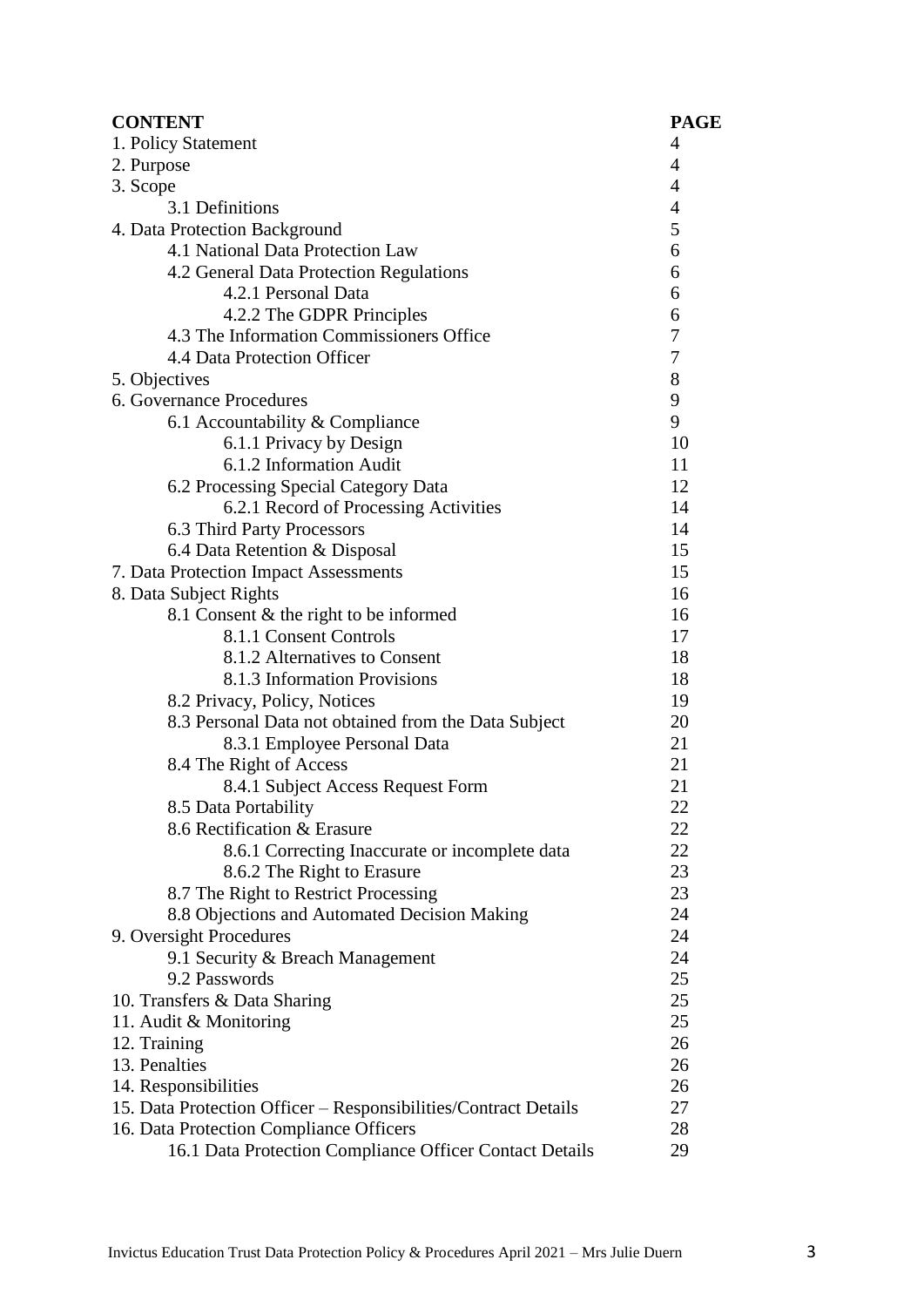## **1. Policy Statement**

Invictus Education Trust needs to collect personal information to enable us to educate our students, and to carry out our everyday business functions/activities. Such data is collected from students, parents/carers, employees, customers, suppliers etc. The data includes *(but is not limited to),* name, address, email address, data of birth, IP address, identification numbers, private and confidential information, sensitive information such as medical and bank/credit card details etc.

In addition, we may be required to collect and use certain types of personal information to comply with the requirements of the law and/or regulations. However, we are committed to processing all personal information in accordance with the **General Data Protection Regulation (GDPR)**, **UK Data Protection Laws** and any other relevant the data protection laws and codes of conduct *(herein collectively referred to as "the data protection laws").*

The Trust has developed policies, procedures, controls and measures to ensure maximum and continued compliance with Data Protection laws and principles, including staff training, procedure documents, audit measures and assessments. Ensuring and maintaining the security and confidentiality of personal and/or special category data is one of our top priorities and we are proud to operate a *'Privacy by Design'* approach, assessing changes and their impact from the start and designing systems and processes to protect personal information at the core of our business.

#### **2. Purpose**

The purpose of this policy is to ensure that the Trust meets its legal, statutory and regulatory requirements under the Data Protection Laws, and to ensure that all personal and special category information is processed compliantly, and in the individuals, best interest.

The Data Protection Law includes provisions that promote accountability, governance as such the Trust has put comprehensive and effective governance measures into place to meet these provisions. The aim of such measures is to ultimately minimise the risk of breaches and uphold the protection of personal data. This policy also serves as a reference document for employees and third parties on the responsibilities of handling and accessing personal data and data subject requests.

#### **3. Scope**

This policy applies to all staff within the Trust *(meaning permanent, fixed term, and temporary staff, any third-party representatives or sub-contractors, agency workers, volunteers, interns and agents engaged with the Trust in the UK or overseas),* and pertains to the processing of personal information. Adherence to this policy is mandatory and non-compliance could lead to disciplinary action.

## **3.1 Definitions**

*"Biometric data"* means personal data resulting from specific technical processing relating to the physical, physiological or behavioural characteristics of a natural person, which allow or confirm the unique identification of that natural person, such as facial images or dactyloscopic data.

*"Binding Corporate Rules"* means personal data protection policies, which are adhered to by the Trust for transfers of personal data to a Controller or Processor in one or more third countries or to an international organisation.

*"Consent"* of the data subject means any freely given, specific, informed and unambiguous indication of the data subject's wishes by which he or she, by a statement or by a clear affirmative action, signifies agreement to the processing of personal data relating to him or her.

*"Cross Border Processing"* means processing of personal data which: -

• takes place in more than one Member State; or

Invictus Education Trust Data Protection Policy & Procedures April 2021 – Mrs Julie Duern 4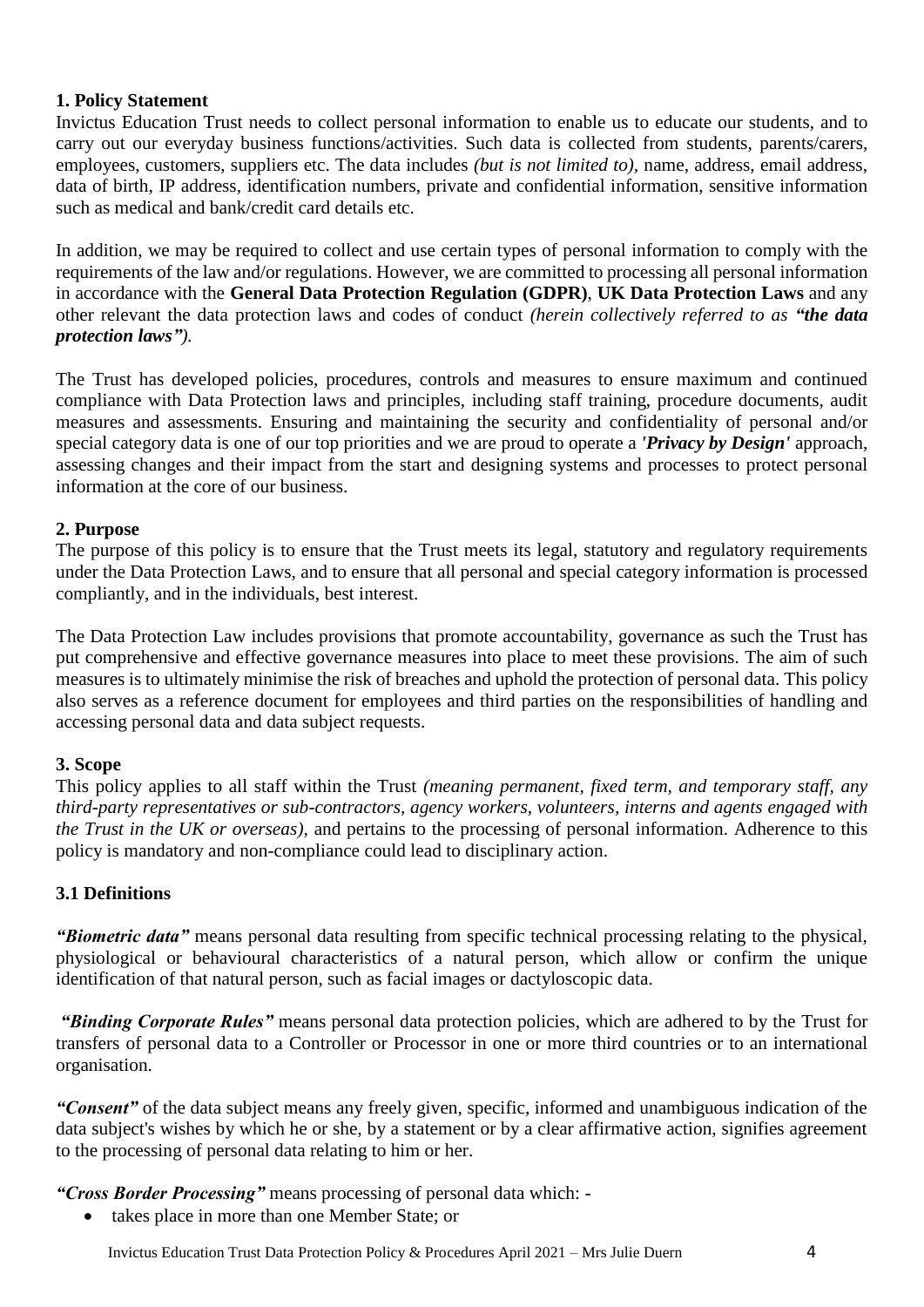which substantially affects or is likely to affect data subjects in more than one Member State

*"Data Controller"* means, the natural or legal person, public authority, agency or other body which, alone or jointly with others, determines the purposes and means of the processing of personal data; where the purposes and means of such processing are determined by Union or Member State law, the controller or the specific criteria for its nomination may be provided for by Union or Member State law.

*"Data Processor"* means a natural or legal person, public authority, agency or other body, which processes personal data on behalf of the Controller.

*"Data Protection Law"* means for the purposes of this document, the collective description of the GDPR, Data Protection Bill, and any other relevant data protection laws that the Trust complies with.

## *"Data subject"* means an individual who is the subject of personal data

*"GDPR"* means the *General Data Protection Regulation (EU) (2016/679)*

*"Genetic Data"* means personal data relating to the inherited or acquired genetic characteristics of a natural person which give unique information about the physiology or the health of that natural person and which result, in particular, from an analysis of a biological sample from the natural person in question.

*"Personal data"* means any information relating to an identified or identifiable natural person *('data subject'*); an identifiable natural person is one who can be identified, directly or indirectly, in particular by reference to an identifier such as a name, an identification number, location data, an online identifier or to one or more factors specific to the physical, physiological, genetic, mental, economic, cultural or social identity of that natural person.

*"Processing"* means any operation or set of operations which is performed on personal data or on sets of personal data, whether or not by automated means, such as collection, recording, organisation, structuring, storage, adaptation or alteration, retrieval, consultation, use, disclosure by transmission, dissemination or otherwise making available, alignment or combination, restriction, erasure or destruction.

*"Profiling"* means any form of automated processing of personal data consisting of the use of personal data to evaluate certain personal aspects relating to a natural person, in particular to analyse or predict aspects concerning that natural person's performance at work, economic situation, health, personal preferences, interests, reliability, behaviour, location or movements.

*"Recipient"* means a natural or legal person, public authority, agency or another body, to which the personal data are disclosed, whether a third party or not. However, public authorities, which may receive personal data in the framework of a particular inquiry in accordance with Union or Member State Law, shall not be regarded as recipients; the processing of those data by those public authorities shall comply with the applicable data protection rules according to the purposes of the processing.

*"Supervisory Authority"* means an independent public authority, which is established by a Member State. In the UK, this is the Information Commissioner's Office

*"Third Party"* means a natural or legal person, public authority, agency or body other than the data subject, under our direct authority

## **4. Data Protection Background**

The UK initially had The Data Protection Act 1984 in place to regulate the use of processed information that related to individuals. However, in 1995 the introduction of EU Directive 95/46/EC, which set aims and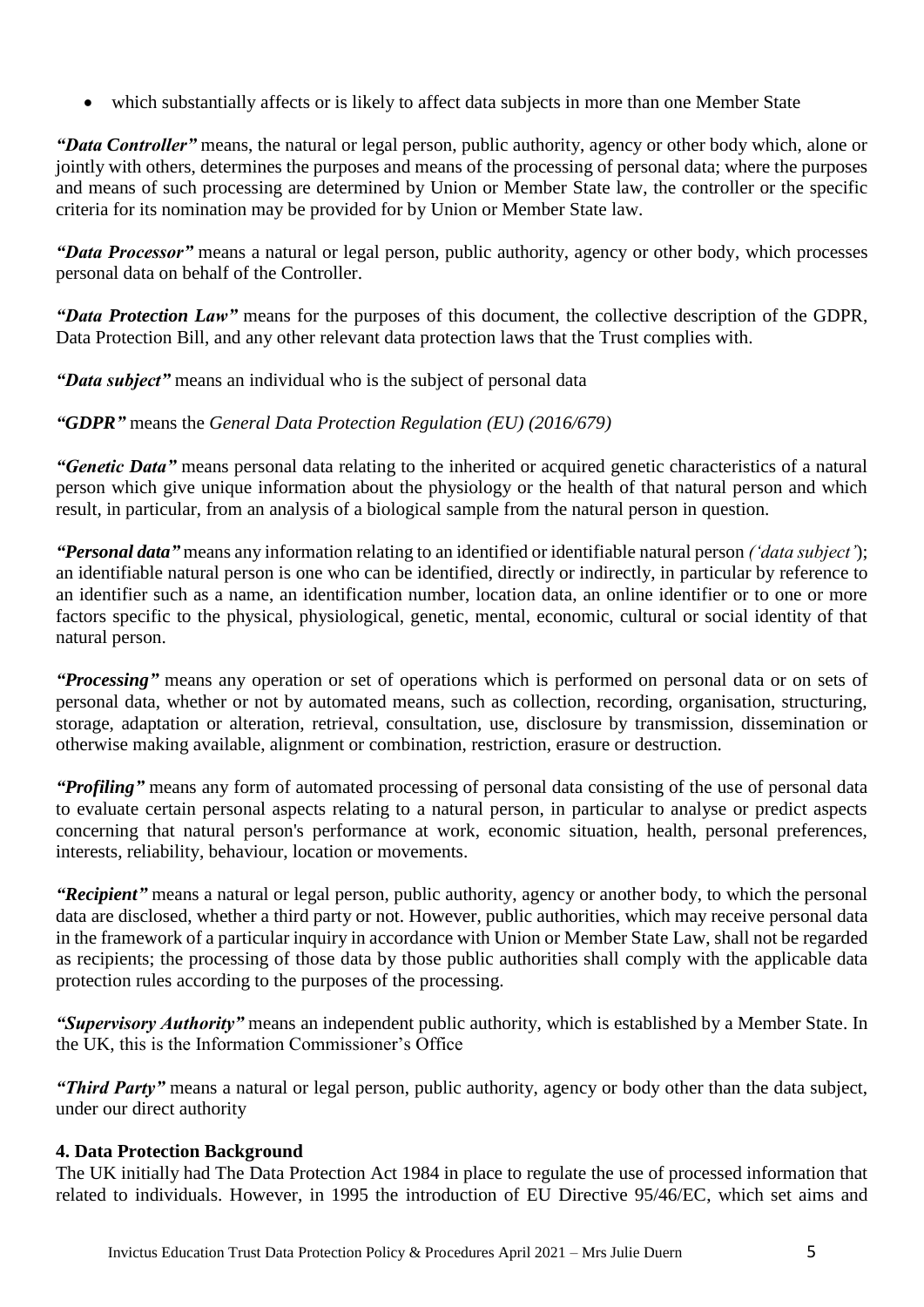requirements for member states on the protection of personal data when processing or sharing, meant an updated Act was required.

The UK subsequently developed and enacted The Data Protection Act 1998 (DPA) to ensure that British law complied with the EU Directive and to provide those with obligations under the Act, with updated rules, requirements and guidelines for processing and sharing personal data.

The year 2018 marks the 20<sup>th</sup> anniversary of the DPA enactment and whilst there have been periodical additions or alterations to the Act, technology has advanced at a far faster rate, necessitating new regulations for the current digital age. The past 20 years has also seen a vast increase in the number of businesses and services operating across borders, further highlighting the international inconsistency in Member States individual the data protection laws.

For this reason, in January 2012, the European Commission proposed a new regulation applying to all EU Member States and bringing a standardised and consistent approach to the processing and sharing of personal information across the EU.

## **4.1 National Data Protection Law**

As the Trust is based in the UK, we are obligated under the GDPR and the UK's Data Protection Bill that implements the GDPR into UK law. Invictus Education Trust Data Protection Policies and Procedures adhere to both the GDPR and Data Protection Bill requirements.

## **4.2 General Data Protection Regulation (GDPR)**

The General Data Protection Regulation (GDPR) (EU) 2016/679) was approved by the European Commission in April 2016 and will apply to all EU Member States from 25th May 2018. As a *'Regulation*' rather than a *'Directive'*, its rules apply directly to the Member States, replacing their existing local the data protection laws, and repealing and replacing Directive 95/46EC and its Member State implementing legislation.

As the Trust processes personal information regarding individuals (*data subjects*), we are obligated under the General Data Protection Regulation (GDPR) to protect such information, and to obtain, use, process, store and destroy it, only in compliance with the data protection laws and its principles.

## **4.2.1 Personal Data**

Information protected under the GDPR is known as **"personal data"** *see definition above*

The Company ensures that a high level or care and measures are afforded to personal data falling within the GDPR's **'special categories'** (previously **sensitive personal data**), due to the assumption that this type of information could be used in a negative or discriminatory way and is of a sensitive, personal nature to the persons it relates to.

## **In relation to the 'Special categories' of Personal Data, the GDPR advises that:**

*"Processing of personal data revealing racial or ethnic origin, political opinions, religious or philosophical beliefs, or trade union membership, and the processing of genetic data, biometric data for the purpose of uniquely identifying a natural person, data concerning health or data concerning a natural person's sex life or sexual orientation shall be prohibited, unless one of the Article 9 clauses applies."*

## **4.2.2The GDPR Principles**

## *Article 5 of the data protection laws requires that personal data shall be:*

- processed lawfully, fairly and in a transparent manner in relation to the data subject *('lawfulness, fairness and transparency')*
- collected for specified, explicit and legitimate purposes and not further processed in a manner that is incompatible with those purposes; further processing for archiving purposes in the public interest,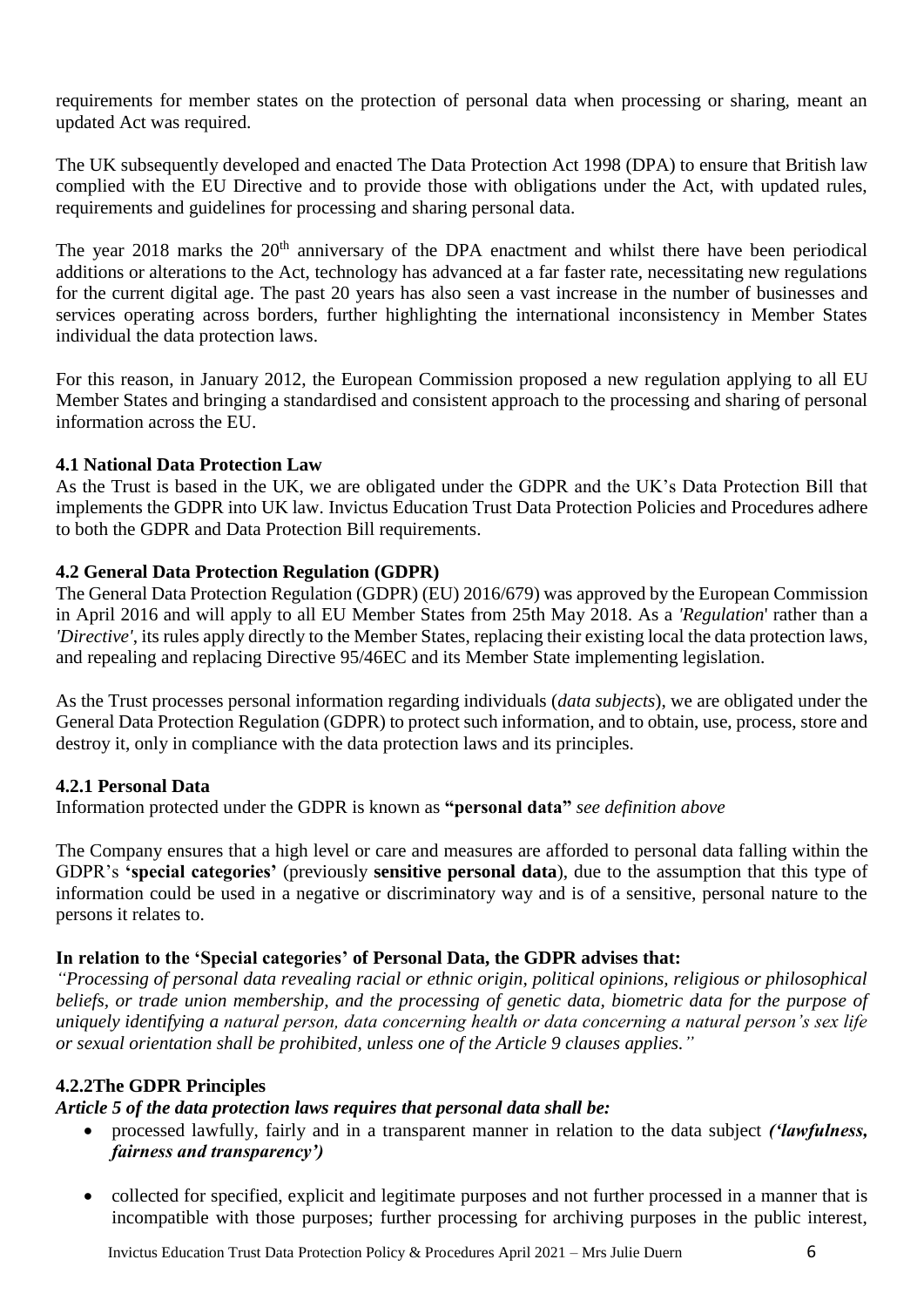scientific or historical research purposes or statistical purposes shall, in accordance with Article 89(1), not be considered to be incompatible with the initial purposes *('purpose limitation')*

- adequate, relevant and limited to what is necessary in relation to the purposes for which they are processed *('data minimisation')*
- accurate and, where necessary, kept up to date; every reasonable step must be taken to ensure that personal data that are inaccurate, having regard to the purposes for which they are processed, are erased or rectified without delay *('accuracy')*
- kept in a form which permits identification of data subjects for no longer than is necessary for the purposes for which the personal data are processed; personal data may be stored for longer periods insofar as the personal data will be processed solely for archiving purposes in the public interest, scientific or historical research purposes or statistical purposes in accordance with Article 89(1) subject to implementation of the appropriate technical and organisational measures required by this Regulation in order to safeguard the rights and freedoms of the data subject *('storage limitation')*
- processed in a manner that ensures appropriate security of the personal data, including protection against unauthorised or unlawful processing and against accidental loss, destruction or damage, using appropriate technical or organisational measures *('integrity and confidentiality').*

*Article 5(2)* requires that *'the controller shall be responsible for, and be able to demonstrate, compliance with the data protection laws principles' ('accountability')* and requires that companies *show how* they comply with the principles, detailing and summarising the measures and controls that they have in place to protect personal information and mitigate the risks of processing.

## **4.3 The Information Commissioners Office (ICO)**

The Information Commissioners Office (ICO) is an independent regulatory office who report directly to Parliament and whose role it is to uphold information rights in the public interest. The legislation they have oversight for includes:

- The Data Protection Act 1998 *(pre-25th May 2018)*
- General Data Protection Regulation *(post-25th May 2018)*
- The Privacy and Electronic Communication (EU Directive) Regulations 2003
- Freedom of Information Act 2000
- The Environmental Information Regulations 2004

The ICO's mission statement is *"to uphold information rights in the public interest, promoting openness by public bodies and data privacy for individuals"* and they can issue enforcement notices and fines for breaches in any of the Regulations, Acts and/or Laws regulated by them.

Under the Data Protection Law, the ICO, as the UK's data protection authority (*Supervisory Authority*) will have a similar role as previously, when it comes to oversight, enforcement and responding to complaints concerning the data protection law and those firms located solely in the UK.

The Trust is registered with ICO and appear on the Data Protection Register as a **Controller and Processer** of personal information.

## **The Trust's Data Protection Registration Number is ZA149755**

## **4.4 Data Protection Officer**

Articles 37-39, and Recital 97 of the GDPR detail the obligations, requirements and responsibilities on companies to appoint a Data Protection Officer and specifies the duties that the officer themselves must perform.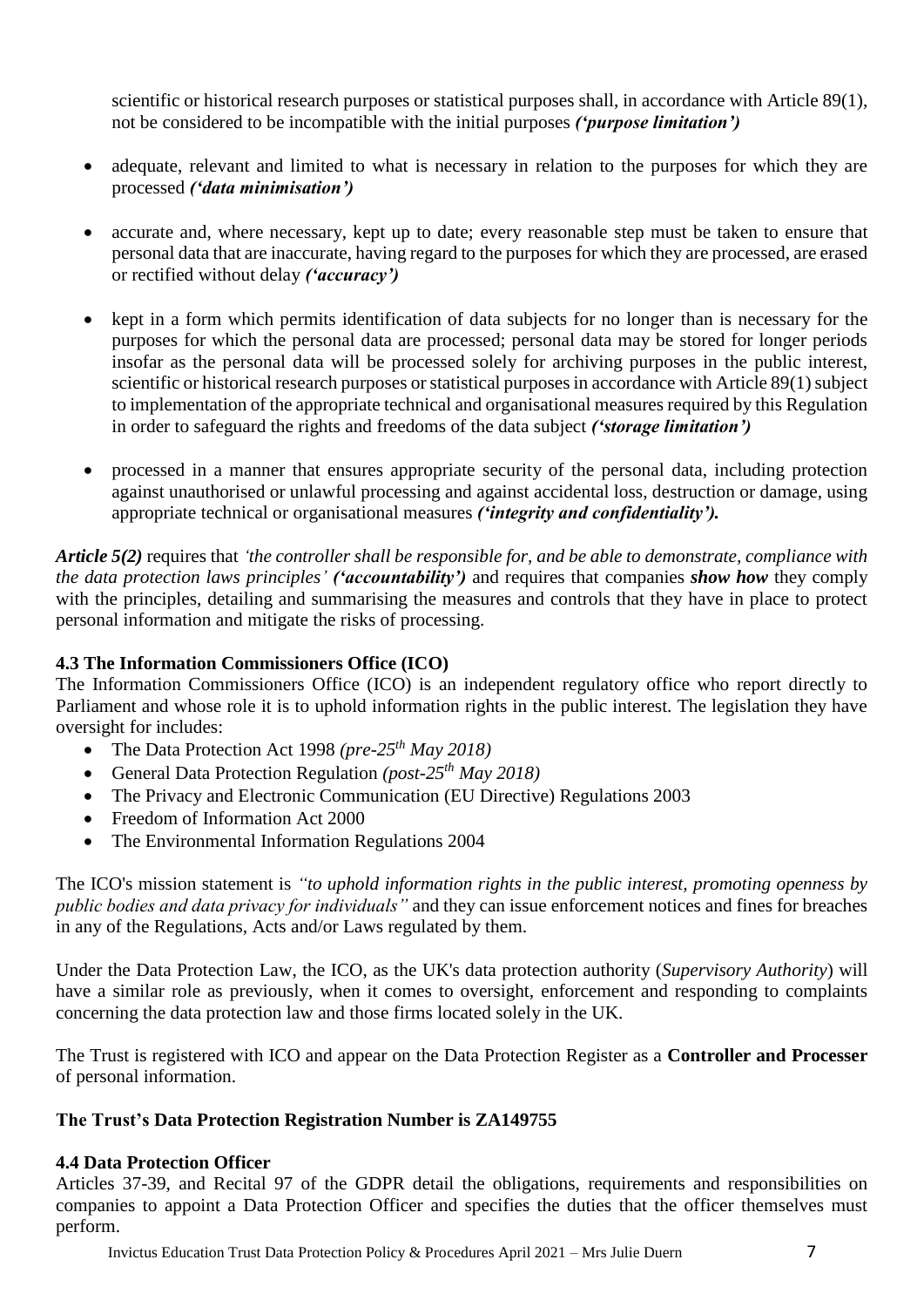## *A company must appoint a Data Protection Officer (DPO) where:*

- The processing is carried out by a public authority or body *(except for courts acting in their judicial capacity)*
- the core activities of the controller/processor consist of processing operations which, by virtue of their nature, their scope and/or their purposes, require regular and systematic monitoring of data subjects on a large scale
- the core activities of the controller/processor consist of processing on a large scale of special categories of data pursuant to Article 9 and personal data relating to criminal convictions and offences referred to in Article 10

The Trust has appointed a designated Data Protection Officer in accordance with the GDPR requirements, and have ensured that the assigned person has an adequate and expert knowledge of data protection law and practices. The designated person is fully able to, and capable of, assisting the Trust, as the controller/processor, in monitoring our internal compliance with the Regulation and to support and advice employees and associated third parties concerning data protection law and requirements.

The Trust has also appointed designated Data Protection Compliance Officers in each school. The Compliance Officers work closely with the Data Protection Officer, to guarantee a consistent approach across the Trust when dealing with Data Protection, and ensure the requirements of GDPR are implemented in a systematic and methodical manner, so that staff in schools are fully aware of the complexities of GDPR.

## **5. Objectives**

We are committed to ensuring that all personal data processed by the Trust is done so in accordance with the data protection laws and its principles, along with any associated regulations and/or codes of conduct laid down by the Supervisory Authority and local law. We ensure the safe, secure, ethical and transparent processing of all personal data and have stringent measures to enable data subjects to exercise their data protection rights.

The Trust has developed the below objectives to meet our data protection obligations and to ensure continued compliance with the regulatory requirements.

## **Invictus Education Trust ensures that:**

- We protect the rights of individuals with regards to the processing of personal information
- We develop, implement and maintain a Data Protection Policy, procedure, audit plan and training program for compliance with the data protection laws
- Every education/business practice, function and process carried out by the Trust, is monitored for compliance with the data protection laws and its principles
- Data is only processed where we have met the lawfulness of processing requirements
- We only process special category data in accordance with the GDPR regulations and in compliance with the Data Protection Bill Schedule 1 requirements
- We record consent at the time it is obtained and evidence such consent to the Supervisory Authority where requested
- Invictus Education Trust Data Protection Policy & Procedures April 2021 Mrs Julie Duern 8 • All employees (*including new starters and agents*) are competent and knowledgeable about their GDPR obligations and are provided with in-depth training in the data protection laws, principles, regulations and how they apply to their role and our business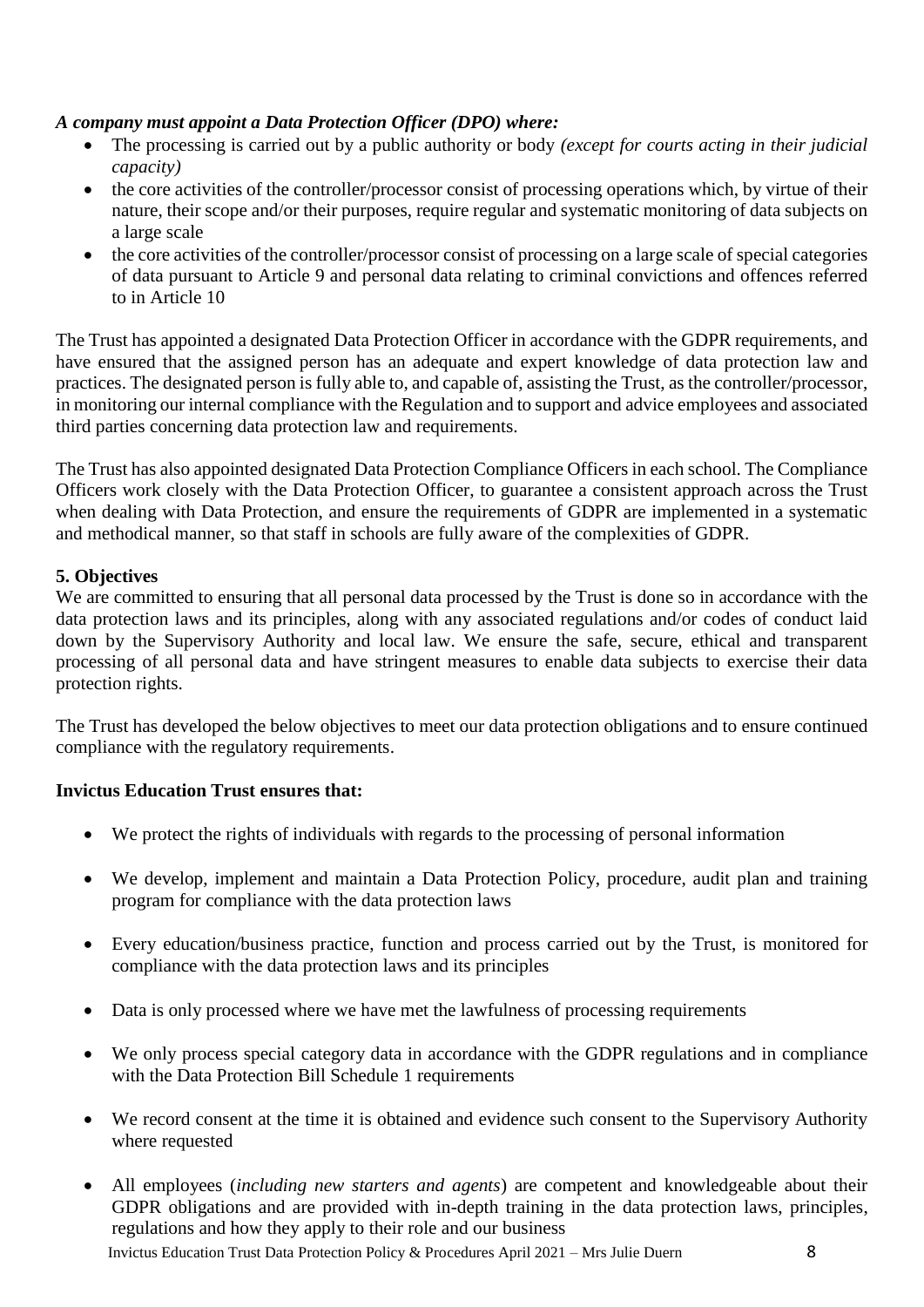- Individuals feel secure when providing us with personal information and know that it will be handled in accordance with their rights under the data protection laws
- We maintain a continuous program of monitoring, review and improvement with regards to compliance with the data protection laws and to identify gaps and non-compliance before they become a risk
- We monitor the Supervisory Authority, European Data Protection Board (EDPB) and GDPR news and updates, to stay abreast of updates, notifications and additional requirements
- We have robust and documented Complaint Handling and Data Breach controls for identifying, investigating, reviewing and reporting any breaches or complaints with regards to data protection
- We have appointed Mrs Julie Duern, COO as the Data Protection Officer, who takes responsibility for the overall supervision, implementation and ongoing compliance with the data protection laws and performs specific duties as set out under Article 37 of the GDPR
- We have a dedicated Audit & Monitoring Program in place to perform regular checks and assessments on how the personal data we process is obtained, used, stored and shared. The audit program is reviewed against our data protection policies, procedures and the relevant regulations to ensure continued compliance
- We provide clear lines of reporting and supervision with regards to data protection
- We store and destroy all personal information, in accordance with the data protection laws timeframes and requirements
- Any information provided to an individual in relation to personal data held or used about them, will be provided in a concise, transparent, intelligible and easily accessible form, using clear and plain language
- Employees are aware of their own rights under the data protection laws and are provided with the Article 13 & 14 information disclosures
- Where applicable, we maintain records of processing activities in accordance with the Article 30 requirements
- We have developed and documented appropriate technical and organisational measures and controls for personal data security

## **6. Governance Procedures**

## **6.1 Accountability & Compliance**

Due to the nature, scope, context and purposes of processing undertaken by the Trust, we carry out frequent risk assessments and information audits to identify, assess, measure and monitor the impact of such processing. We have also implemented adequate and appropriate technical and organisational measures to ensure the safeguarding of personal data and compliance with the data protection laws and any codes of conduct that we have obligations under.

We can demonstrate that all processing activities are performed in accordance with the data protection laws and that we have in place robust policies, procedures, measures and controls for the protection of data.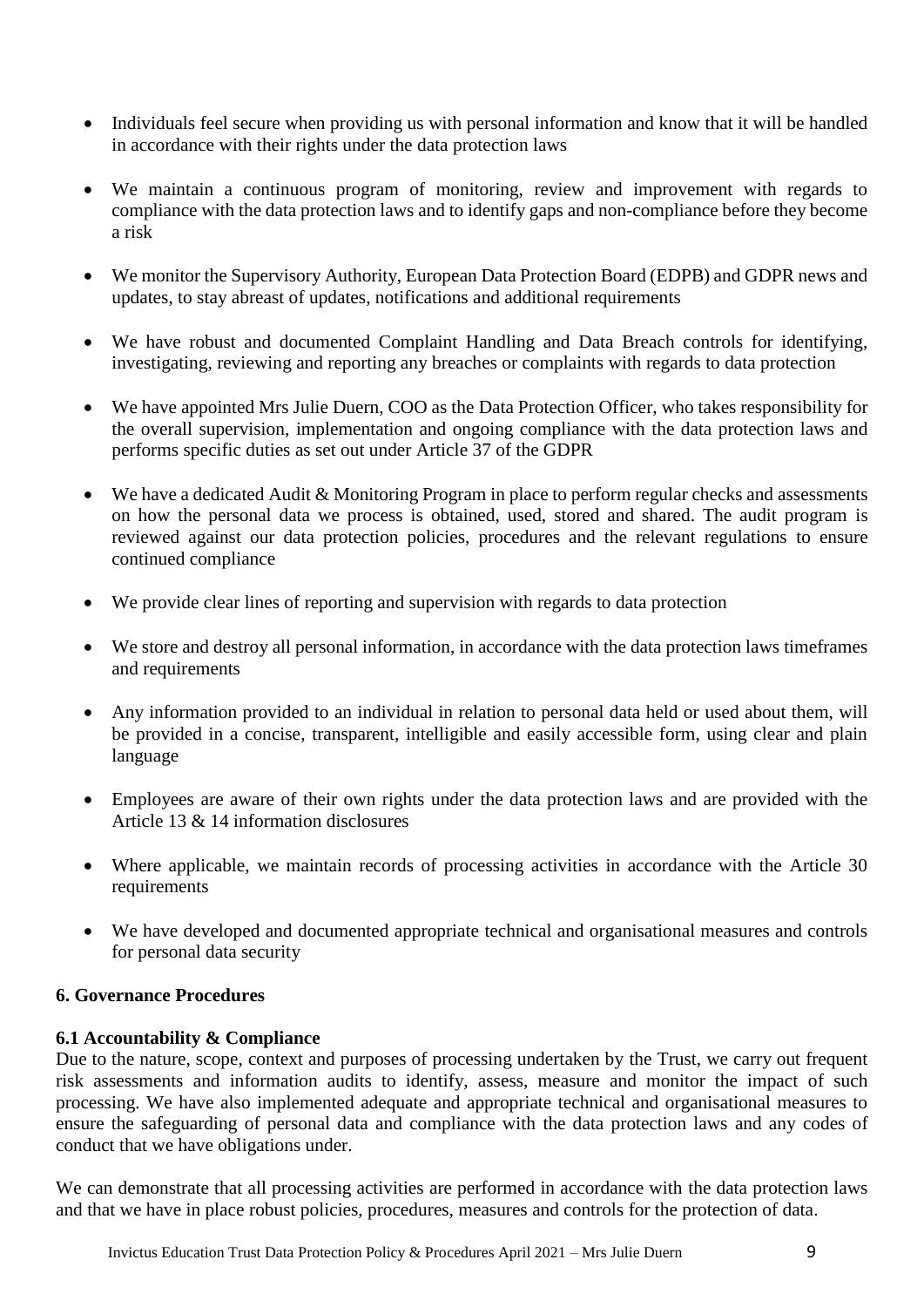#### **Our main governance objectives are to:**

- Educate senior management and employees about the requirements under the data protection laws and the possible impact of non-compliance
- Provide a dedicated and effective data protection training program for all staff
- Identify key senior stakeholders to support the data protection compliance program
- Allocate responsibility for data protection compliance and ensure that the designated person has sufficient access, support and budget to perform the role
- Identify, create and disseminate the reporting lines within the data protection governance structure

The technical and organisational measures that the Trust has in place to ensure and demonstrate compliance with the data protection law, regulations and codes of conduct are detailed in this document and associated policies.

#### **6.1.1 Privacy by Design**

We operate a *'Privacy by Design'* approach and ethos, with the aim of mitigating the risks associated with processing personal data through prevention via our processes, systems and activities. We therefore have additional measures in place to adhere to this ethos, including:

#### **Data Minimisation**

Under Article 5 of the data protection laws, principle (c) advises that data should be *'limited to what is necessary'*, which forms the basis of our minimal approach. We only ever obtain, retain, process and share the data that is essential to carry out our services and legal obligations and we only keep if for as long as is necessary.

Our systems, employees, processes and activities are designed to limit the collection of personal information to that which is directly relevant and necessary to accomplish the specified purpose. Data minimisation enables us to reduce data protection risks and breaches and supports our compliance with the data protection laws.

#### *Measures to ensure that only the necessary data is collected includes:*

- Electronic collection *(i.e. forms, website, surveys etc.*) only have the fields that are relevant to the purpose of collection and subsequent processing. We do not include 'optional' fields, as optional denotes that it is not necessary to obtain
- Physical collection *(i.e. face-to-face, telephone etc.*) is supported using scripts and internal forms where the required data collection is ascertained using predefined fields. Again, only that which is relevant and necessary is collected
- We have service level agreements in place with third-party controllers who send us personal information (*either in our capacity as a controller or processor).* These state that only relevant and necessary data is to be provided, as it relates to the processing activity we are carrying out.
- We have documented destruction procedures in place where a data subject or third party provides us with personal information that is surplus to requirement.

#### **Pseudonymisation**

We utilise Pseudonymisation where possible to record and store personal data in a way that ensures data can no longer be attributed to a specific data subject without the use of separate additional information (*personal* 

Invictus Education Trust Data Protection Policy & Procedures April 2021 – Mrs Julie Duern 10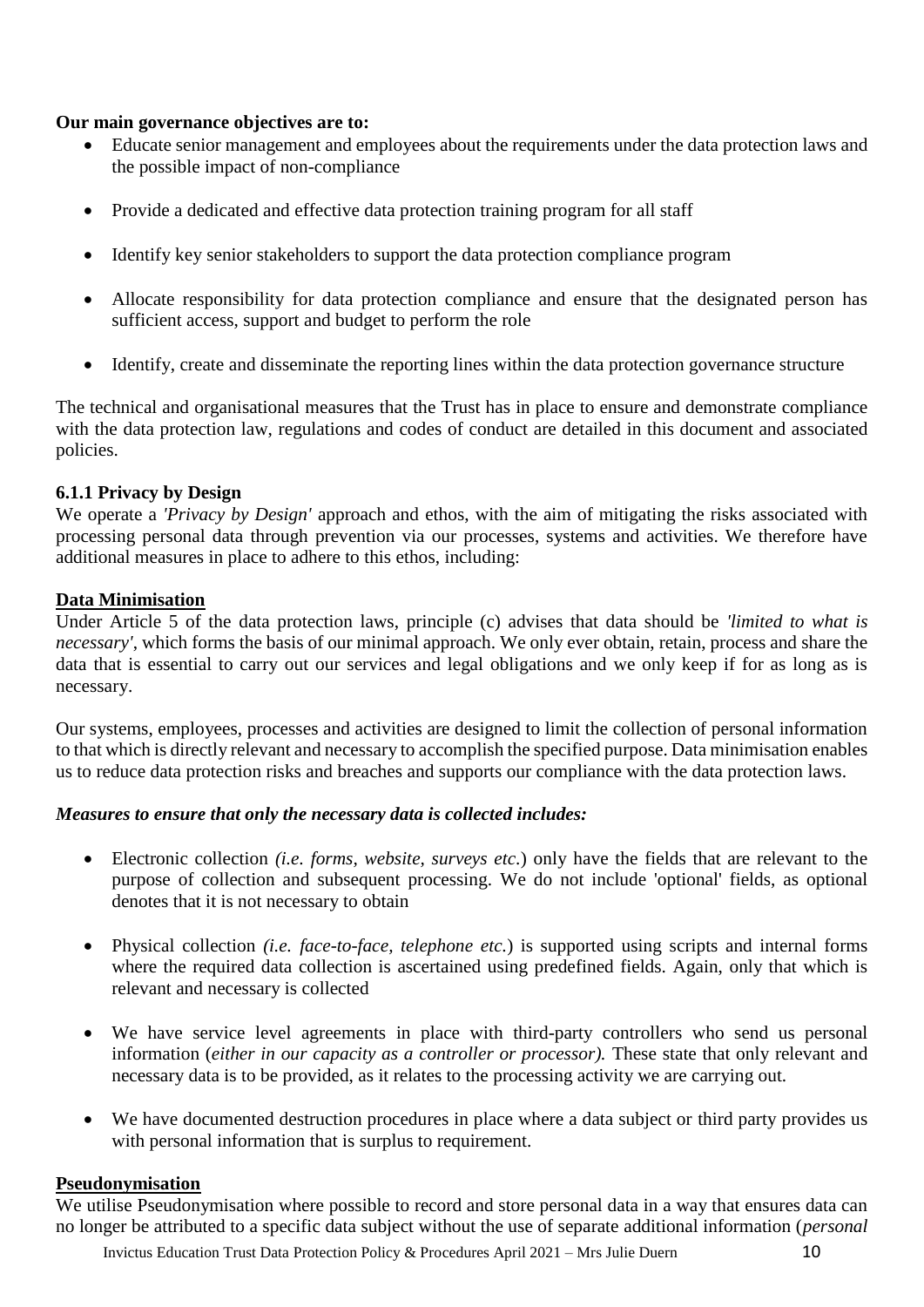*identifiers*). Encryption and partitioning are also used to protect the personal identifiers, which are always kept separate from the Pseudonymise data sets.

When using Pseudonymisation, we ensure that the attribute(s) being removed and replaced, are unique and prevent the data subject from being identified through the remaining markers and attributes. Pseudonymisation means that the data subject is still likely to be identified indirectly and as such, we use this technique in conjunction with other technical and operational measures of risk reduction and data protection.

## **Encryption**

Although we class encryption as a form of Pseudonymisation, we also utilise it as a secondary risk prevention measure for securing the personal data that we hold. Encryption with a secret key is used to make data indecipherable unless decryption of the dataset is carried out using the assigned key.

We utilise encryption via secret key for transferring personal data to any external party and provide the secret key in a separate format.

#### **Restriction**

Our *Privacy by Design* approach means that we use trust-wide restriction methods for all personal data activities. Restricting access is built into the foundation of the Trust's processes, systems and structure and ensures that only those with authorisation and/or a relevant purpose have access to personal information. Special category data is restricted to specific employees only

#### **Hard Copy Data**

It is sometimes essential for us to obtain process and share personal and special category information, which is only available in a paper format without Pseudonymisation options (*i.e. copies of medical records, DBS evidence)*. Where this is necessary, we utilise a tiered approach to minimise the information we hold and/or the length of time we hold it. Steps include:

- In the first instance, we always ask the initial data controller to send copies of any personal information records directly to the data subject – this may be student records being transferred from primary school to secondary school.
- Where step 1 is not possible or feasible, we will obtain a copy of the data and if applicable redact to ensure that only the relevant information remains (*i.e. when the data is being passed to a third party for processing and not directly to the data subject*)
- When only mandatory information is visible on the hard copy data, we utilise electronic formats to send the information to the recipient to ensure that encryption methods can be applied (*i.e. we do not use the postal system as this can be intercepted*).
- Recipients (*i.e. the data subject, third-party processer*) are re-verified and their identity and contact details checked
- The Data Protection Officer authorises the transfer and checks the file(s) attached and encryption method and key
- Once confirmation has been obtained that the recipient has received the personal information, where possible *(within the legal guidelines and rules of the data protection laws*), we destroy the hard copy data and delete the sent message
- If for any reason a copy of the paper data must be retained by the Trust, we use locked filing cabinets with restricted access to store such documents.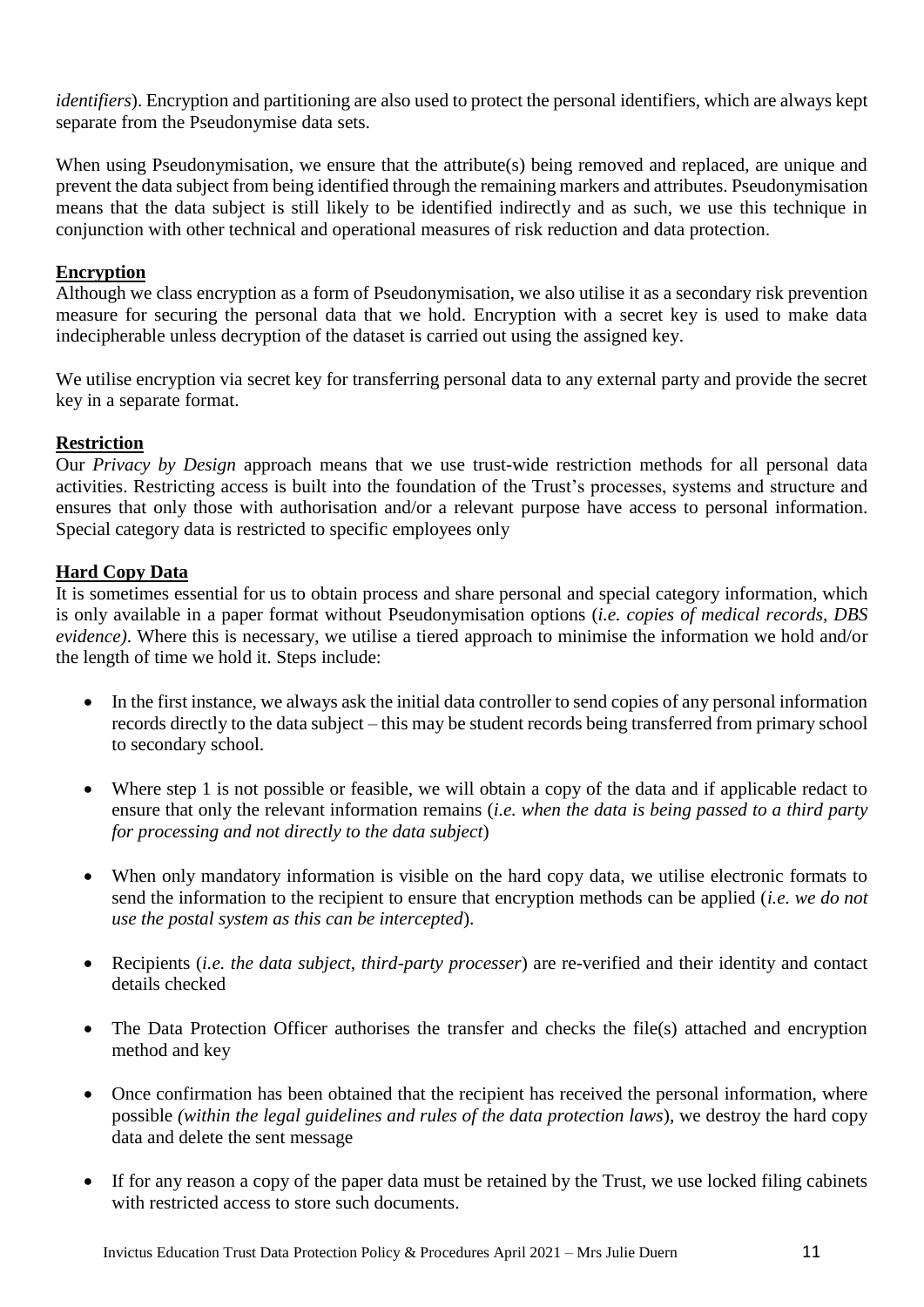## **6.1.2 Information Audit**

To enable the Trust to fully prepare for and comply with the data protection laws, we have carried out a company-wide data protection information audit to better enable us to record, categorise and protect the personal data that we hold and process.

The audit has identified, categorised and recorded all personal information obtained, processed and shared by our Trust in our capacity as a controller/processor and has been compiled on a central register which includes:

- What personal data we hold
- Where it came from
- Who we share it with
- Legal basis for processing it
- What format(s) is it in
- Who is responsible for it?
- Disclosures and Transfers
- Legal Basis for Processing *(Lawfulness*)

At the core of all personal information processing activities undertaken by the Trust, is the assurance and verification that we are complying with Article 6 of the data protection laws and our lawfulness of processing obligations. Prior to carrying out any processing activity on personal information, we always identify and establish the legal basis for doing so and verify these with the regulations.

This legal basis is documented on our information audit register and where applicable, is provided to the data subject and Supervisory Authority as part of our information disclosure obligations. Data is only obtained, processed or stored when we have met the lawfulness of processing requirements, where:

- The data subject has given consent to the processing of their personal data for one or more specific purposes
- Processing is necessary for the performance of a contract to which the data subject is party or in order to take steps at the request of the data subject prior to entering into a contract
- Processing is necessary for compliance with a legal obligation to which we are subject
- Processing is necessary in order to protect the vital interests of the data subject or of another natural person
- Processing is necessary for the performance of a task carried out in the public interest or in the exercise of official authority vested in the Trust
- Processing is necessary for the purposes of the legitimate interests pursued by the Trust or by a third party (*except where such interests are overridden by the interests or fundamental rights and freedoms of the data subject which require protection of personal data, in particular where the data subject is a child).*

## **6.2 Processing Special Category Data**

Where the Trust processes any personal information classed as special category data or information relating to criminal convictions, we do so in accordance with the data protection laws Article 9 regulations and in compliance with the Data Protection Bill's Schedule 1 Parts 1, 2, 3 & 4 requirements.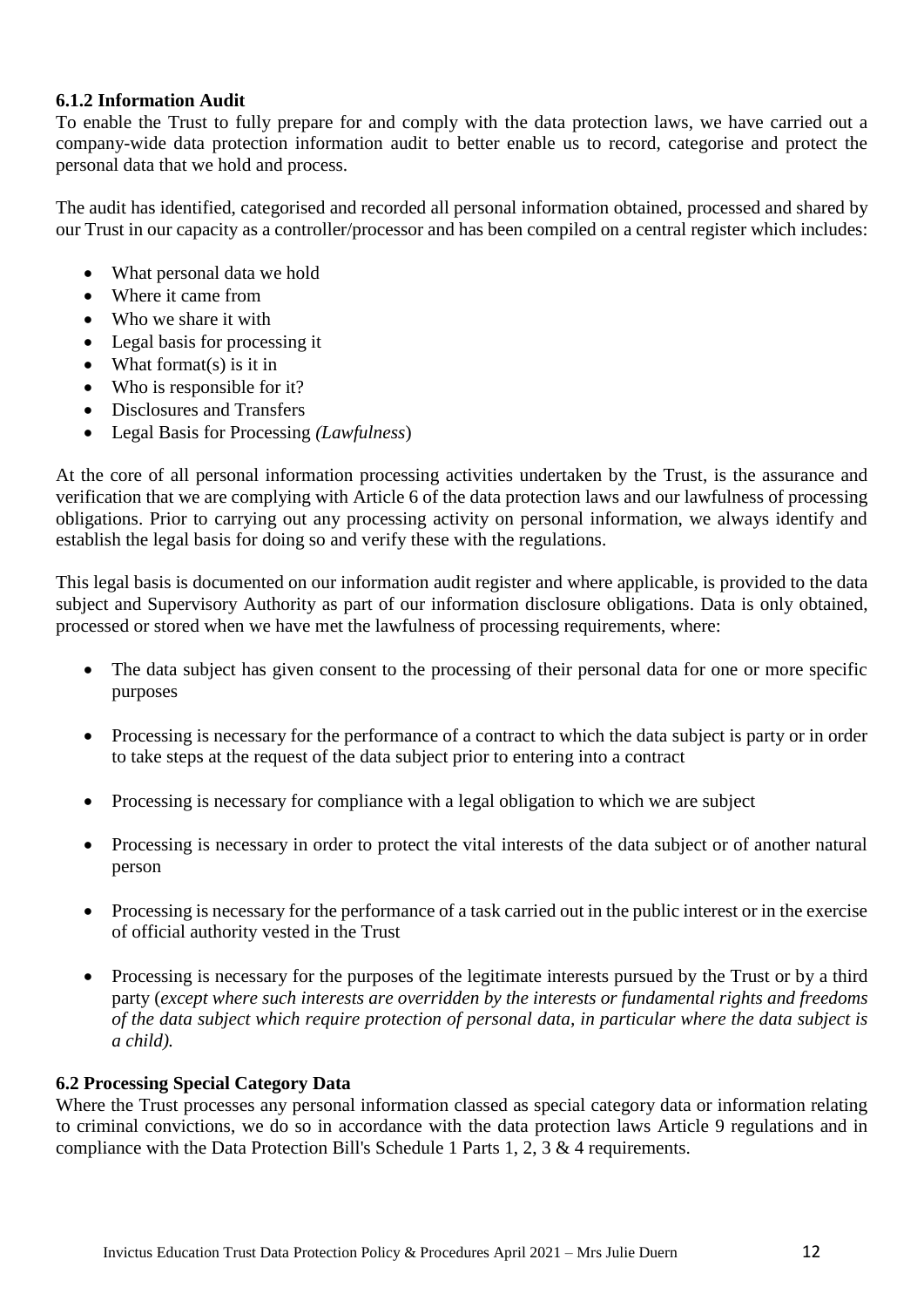## **We will only ever process special category data where:**

- The data subject has given explicit consent to the processing of the personal
- Processing is necessary for the purposes of carrying out the obligations and exercising specific rights of the controller or of the data subject in the field of employment and social security and social protection law
- Processing is necessary to protect the vital interests of the data subject or of another natural person where the data subject is physically or legally incapable of giving consent
- Processing is carried out in the course of its legitimate activities with appropriate safeguards by a foundation, association or any other not-for-profit body with a political, philosophical, religious or trade union aim
- Processing relates to personal data which are manifestly made public by the data subject
- Processing is necessary for the establishment, exercise/defence of legal claims or whenever courts are acting in their judicial capacity
- Processing is necessary for reasons of substantial public interest
- Processing is necessary for the purposes of preventive or occupational medicine, for the assessment of a student/employee, medical diagnosis, the provision of health or social care or treatment or the management of health or social care systems and services
- Processing is necessary for reasons of public interest in the area of public health
- Processing is necessary for archiving purposes in the public interest, scientific or historical research purposes or statistical purposes in accordance with Article 89(1)

Schedule 1, Parts 1, 2 & 3 of The Data Protection Bill provide specific conditions and circumstances when special category personal data can be processed and dictated the requirements that organisations are obligated to meet when processing such data.

Where the Trust processes personal data that falls into one of the above categories, we have the specified provisions and measures in place prior to any processing. Measures include:

- Verifying our reliance on one of the data protection laws Article 9(1), and where applicable The Data Protection Bill Sch.1, Pt.1, Pt.2 and/or Pt.3 conditions prior to processing
- Having an appropriate policy document in place when the processing is carried out, specifying our:
	- o procedures for securing compliance with the data protection laws principles
	- o policies as regards the retention and erasure of personal data processed in reliance on the condition
	- o retention periods and reason *(i.e. legal, statutory etc.)*
	- o procedures for reviewing and updating our policies in this area

#### **Please refer to our Retention & Erasure Policy for further guidance and procedures.**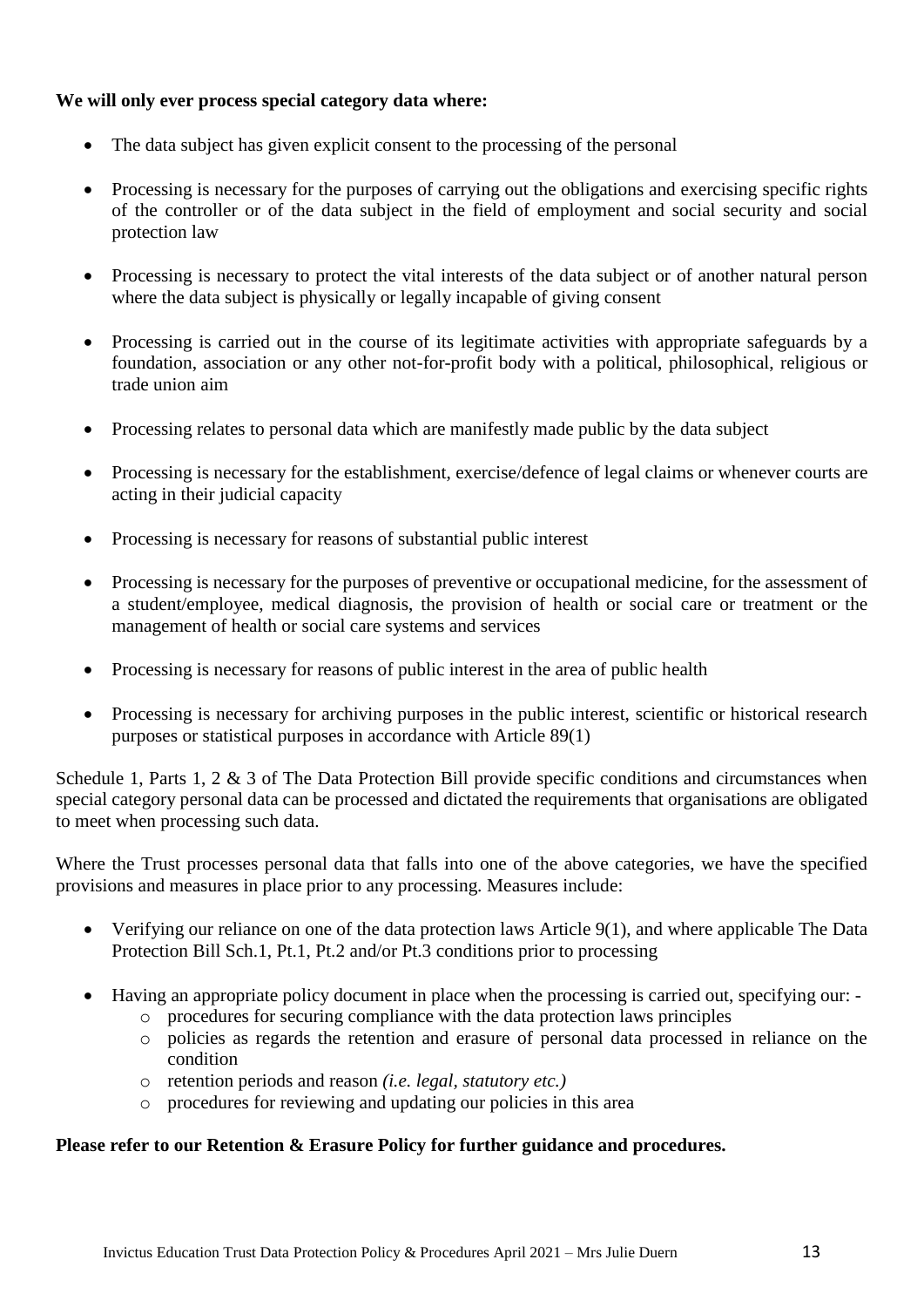## **6.2.1 Records of Processing Activities**

As an organisation with more than 4000 students and over 700 employees, the Trust maintains records of all processing activities and maintains such records in writing, in a clear and easy to read format and readily available to the Supervisory Authority upon request.

Acting in the capacity as a Controller, our internal records of the processing activities carried out under our responsibility contain the following information:

- Our full name and contact details and the name and contact details of the Data Protection Officer.
- The purposes of the processing
- A description of the categories of data subjects and of the categories of personal data
- The categories of recipients to whom the personal data has or will be disclosed *(including any recipients in third countries or international organisations)*
- Where applicable, transfers of personal data to a third country or an international organisation *(including the identification of that third country or international organisation and where applicable, the documentation of suitable safeguards)*
- Where possible, the envisaged time limits for erasure of the different categories of data
- A general description of the processing security measures as outlined in section 12 of this document *(pursuant to Article 32(1) of the data protection laws)*

## **6.3 Third-Party Processors**

The Trust utilise external processors for certain processing activities *(where applicable*). We use information audits to identify, categorise and record all personal data that is processed outside of the Trust, so that the information, processing activity, processor and legal basis are all recorded, reviewed and easily accessible.

Such external processing includes (but is not limited to):

- Education Services such as admissions, education welfare/social services, special educational needs etc.
- Alternative Educational Provision
- Professional Educational Consultants
- IT Systems and Services
- Legal Services
- Payroll Services
- Human Resources
- Audit Services
- Insurance

We have strict due diligence and 'Know Your Customer' procedures and measures in place and review, assess and background check all processors prior to forming a business relationship. We obtain company documents, certifications, references and ensure that the processor is adequate, appropriate and effective for the task we are employing them for.

We audit their processes and activities prior to contract and during the contract period to ensure compliance with the data protection regulations and review any codes of conduct that they are obligated under to confirm compliance. The continued protection of the rights of the data subjects is our priority when choosing a processor and we understand the importance of outsourcing processing activities as well as our continued obligations under the data protection laws even when a process is handled by a third party.

We draft bespoke Service Level Agreements (SLAs) and contracts with each processor and among other details, outlines: -

- The processors data protection obligations
- Our expectations, rights and obligations
- The processing duration, aims and objectives

Invictus Education Trust Data Protection Policy & Procedures April 2021 – Mrs Julie Duern 14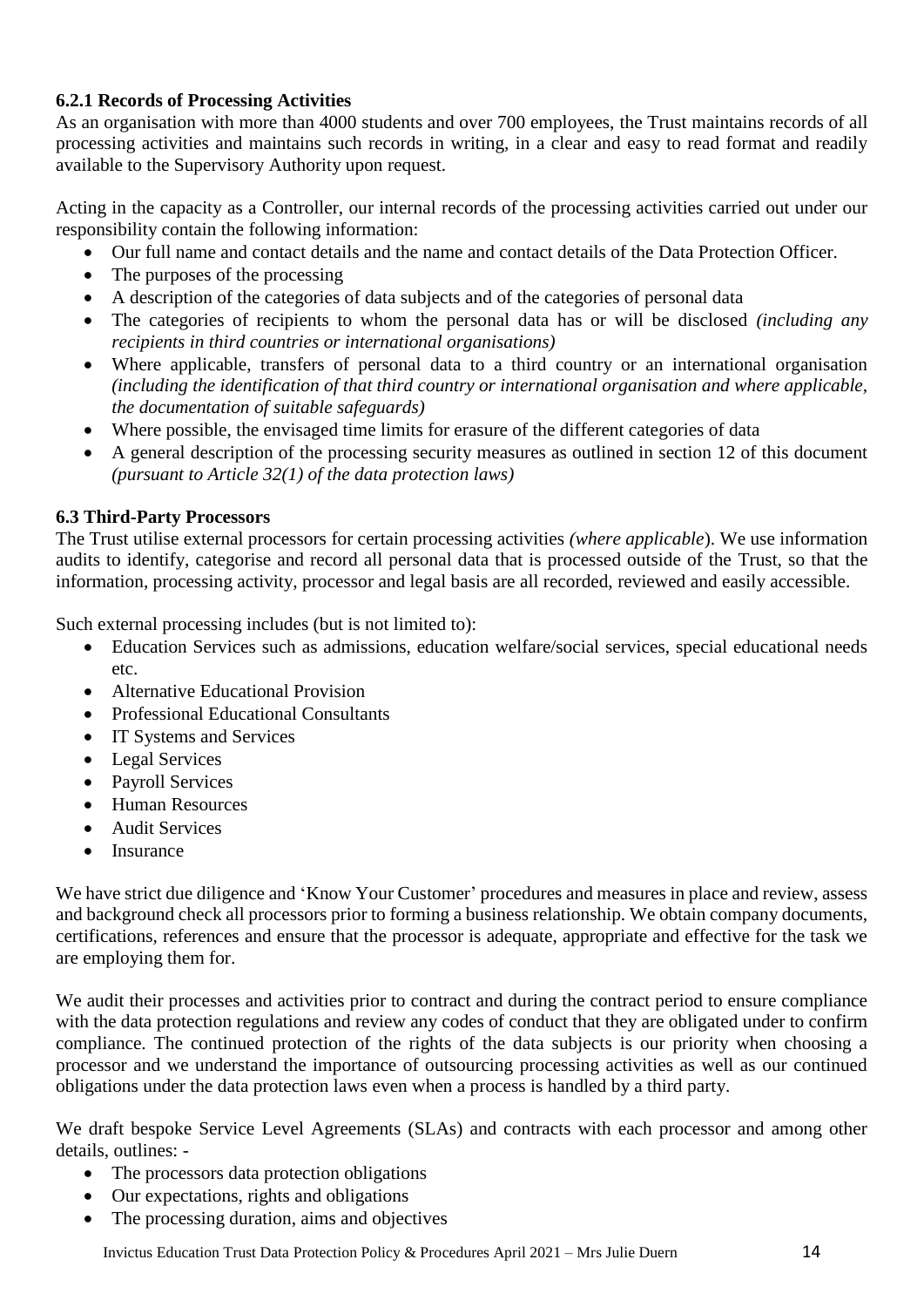- The data subjects' rights and safeguarding measures
- The nature and purpose of the processing
- The type of personal data and categories of data subjects

Each of the areas specified in the contract are monitored, audited and reported on. Processors are notified that they shall not engage another processor without our prior specific authorisation and any intended changes concerning the addition or replacement of existing processors must be done in writing, in advance of any such changes being implemented.

That contract or other legal act shall stipulate, in particular, that the processor:

- Processes the personal data only on our documented instructions
- Seeks our authorisation to transfer personal data to a third country or an international organisation (unless required to do so by a law to which the processor is subject)
- Shall inform us of any such legal requirement to transfer data before processing
- Ensures that persons authorised to process the personal data have committed themselves to confidentiality or are under an appropriate statutory obligation of confidentiality
- Takes all measures to security the personal data at all times
- Respects, supports and complies with our obligation to respond to requests for exercising the data subject's rights
- Assists the Trust in ensuring compliance with our obligations for data security, mitigating risks, breach notification and privacy impact assessments
- When requested, deletes or returns all personal data to the Trust after the end of the provision of services relating to processing, and deletes existing copies where possible
- Makes available to the Trust, all information necessary to demonstrate compliance with the obligations set out in the contract
- Allows and supports audits, monitoring, inspections and reporting as set out in the contract
- Informs the Trust immediately of any breaches, non-compliance or inability to carry out their duties as detailed in the contract

## **6.4 Data Retention & Disposal**

The Trust has defined procedures for adhering to the retention periods as set out by the relevant laws, contracts and business requirements, as well as adhering to the data protection laws requirement to only hold and process personal information for as long as is necessary. All personal data is disposed of in a way that protects the rights and privacy of data subjects *(e.g. shredding, disposal as confidential waste, secure electronic deletion)*  and prioritises the protection of the personal data at all times*.*

Please refer to Invictus Education Trust *Data Retention & Erasure Policy* for full details on our retention, storage, periods and destruction processes.

## **7. Data Protection Impact Assessments (DPIA)**

Individuals have an expectation that their privacy and confidentiality will be upheld and respected, whilst their data is being stored and processed by the Trust. We therefore utilise several measures and tools to reduce risks and breaches for general processing, however when the processing is likely to be high risk or cause significant impact to a data subject, we utilise proportionate methods to map out and assess the impact ahead of time.

Where the Trust must, or is considering carrying out-processing that utilises new technologies, and/or where there is a likelihood that such processing could result in a high risk to the rights and freedoms of data subjects, we always carry out a Data Protection Impact Assessment (DPIA).

Pursuant to Article 35(3) and Recitals 84, 89-96, we consider processing that is likely to result in a high risk to include: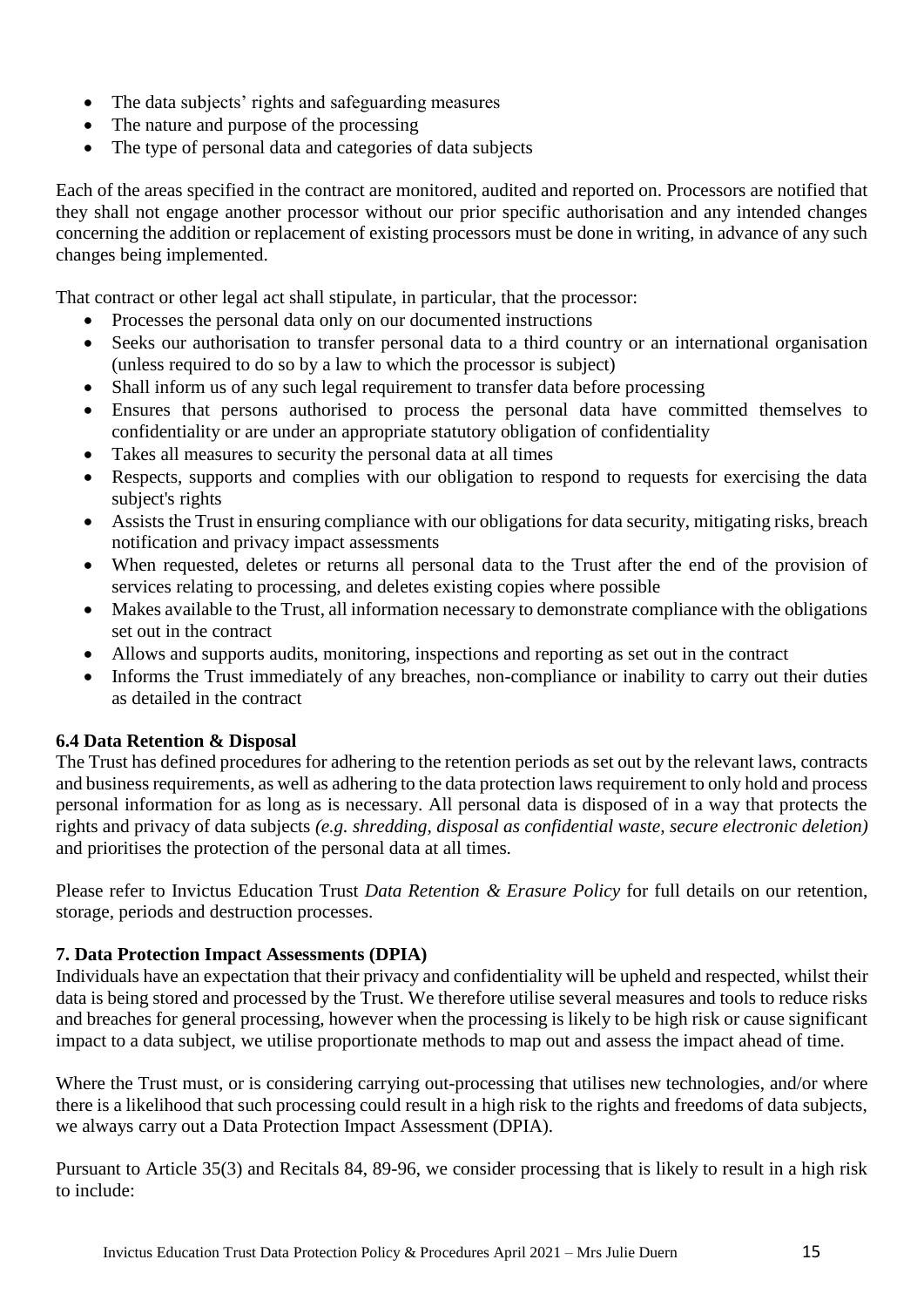- Systematic and extensive evaluation of personal aspects relating to natural persons which is based on automated processing, including profiling, and on which decisions are based that produce legal effects concerning the natural person or similarly significantly affect the natural person(s)
- Processing on a large scale of special categories of data
- Processing on a large scale of personal data relating to criminal convictions and offences
- Systematic monitoring of a publicly accessible area on a large scale (i.e. CCTV)
- Where a processing operation is likely to result in a high risk to the rights and freedoms of an individual
- Those involving the use of new technologies
- New processing activities not previously used
- Processing considerable amounts of personal data at regional, national or supranational level, which could affect many data subjects
- Processing activities making it difficult for the data subject(s) to exercise their rights

Carrying out DPIAs enables us to identify the most effective way to comply with our data protection obligations and ensure the highest level of data privacy when processing. It is part of our Privacy by Design approach and allows us to assess the impact and risk before carrying out the processing, thus identifying and correcting issues at the source, reducing costs, breaches and risks.

The DPIA enables us to identify possible privacy solutions and mitigating actions to address the risks and reduce the impact. Solutions and suggestions are set out in the DPIA and all risks are rated to assess their likelihood and impact. The aim of solutions and mitigating actions for all risks is to ensure that the risk is either:

- Eliminated
- Reduced
- Accepted

Please refer to our external DPIA procedures for further details

#### **8. Data Subject Rights Procedures**

#### **8.1 Consent & the Right to be informed**

The collection of personal and sometimes special category data is a fundamental part of the education of students and the employment of Staff. We therefore have specific measures and controls in place to ensure that we comply with the conditions for consent under the data protection laws.

The data protection law defines consent as; *'Any freely given, specific, informed and unambiguous indication of the data subject's wishes by which he or she, by a statement or by a clear affirmative action, signifies agreement to the processing of personal data relating to him or her'.*

Where processing is based on consent, the Trust has reviewed and revised all consent mechanisms to ensure that:

• Consent requests are transparent, using plain language and is void of any illegible terms, jargon or extensive legal terms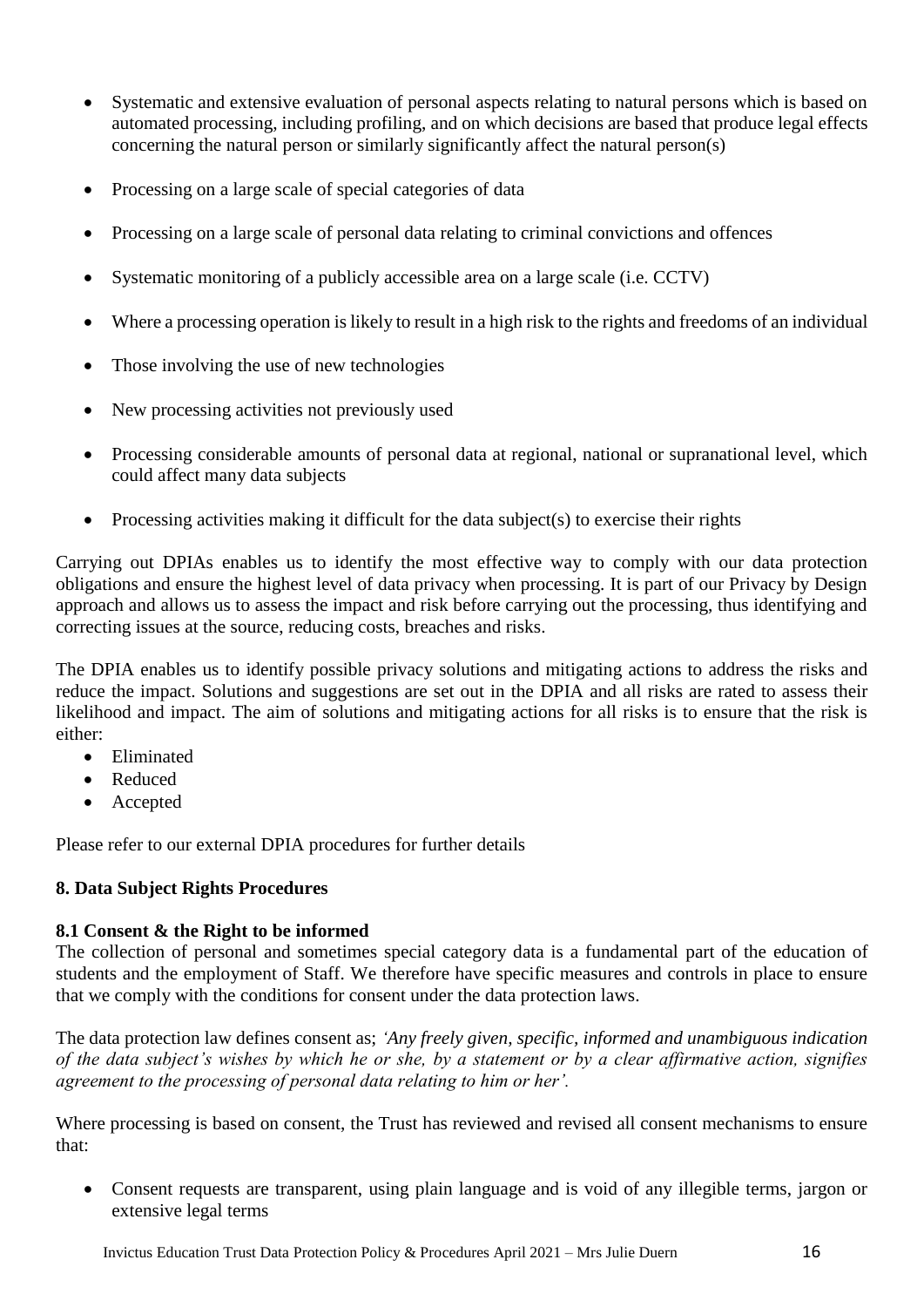- It is freely given, specific and informed, as well as being an unambiguous indication of the individual's wishes
- Consent is always given by a statement or a clear affirmative action (*positive opt-in*) which signifies agreement to the processing of personal data
- Consent mechanisms are upfront, clear, granular (*in fine detail*) and easy to use and understand
- Pre-ticked, opt-in boxes are **never** used
- Where consent is given as part of other matters (*i.e. terms & conditions, agreements, contracts*), we ensure that the consent is separate from the other matters and is **not** be a precondition of any service (*unless necessary for that service)*
- Along with our Trust name, we also provide details of any other third party who will use or rely on the consent
- Consent is always verifiable, and we have controls in place to ensure that we can demonstrate consent in every case
- We keep detailed records of consent and can evidence at a minimum:
	- o that the individual has consented to the use and processing of their personal data
	- o that the individual has been advised of our Trust name and any third party using the data what the individual was told at the time of consent
	- o how and when consent was obtained
- We have ensured that withdrawing consent is as easy, clear and straightforward as giving it and is available through multiple options, including:
	- o Opt-out links in mailings or electronic communications
	- o Opt-out process explanation and steps on website and in all written communications
	- o Ability to opt-out in writing or by email
- Consent withdrawal requests are processed immediately and without detriment
- Where services are offered to children, age-verification and parental-consent measures have been developed and are in place to obtain consent
- Controls and processes have been developed and implemented to refresh consent, especially those relating to parental consents
- For special category data, the consent obtained is explicit *(stated clearly and in detail, leaving no room for confusion or doubt*) with the processing purpose(s) always being specified

## **8.1.1 Consent Controls**

The Trust maintain rigid records of data subject consent for processing personal data and are always able to demonstrate that the data subject has consented to processing of his or her personal data where applicable. We also ensure that the withdrawal of consent is as clear, simple and transparent as it is to give consent.

Where the data subject's consent is given in the context of a written declaration, which also concerns other matters, the request for consent, is presented in a manner, which is clearly distinguishable from the other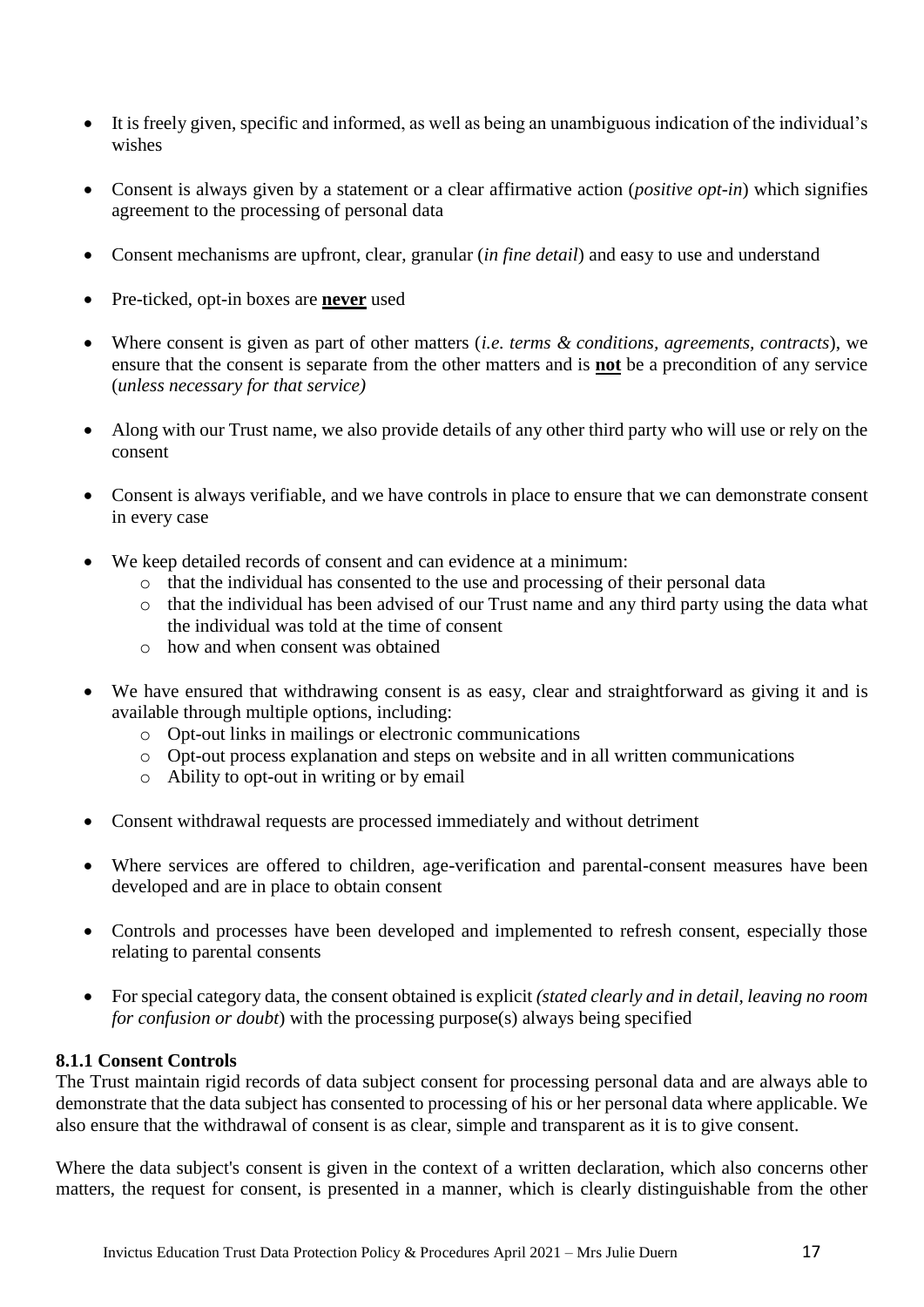matters, in an intelligible and easily accessible form, using clear and plain language. All such written declarations are reviewed and authorised by the Data Protection Officer prior to being circulated.

The data protection laws states that where processing is based on consent and the personal data relates to a child who is below the age of 16 years, such processing is only carried out by the Trust, where consent has been obtained by the holder of parental responsibility over the child. The UK's Data Protection Bill reduces this age to *13 years*, as per Article 8(1) of the data protection laws what advises *"Member States may provide by law for a lower age for those purposes provided that such lower age is not below 13 years."*

Consent to obtain process, store and share (*where applicable*), is obtained by the Trust through:

- Face-to-Face
- In Writing
- Email/SMS
- Electronic *(i.e. via website form*)

The Point 4 is enforced using scripts, checklists, on-screen prompts and signed customer agreements, to ensure that consent has been obtained and to remind employees of their additional consent obligations, as below.

Electronic consent is always by a non-ticked, opt-in action (*or double opt-in where applicable*), enabling the individual to provide consent after the below information has been provided. This is then followed up with an email, SMS or written confirmation of the consent to process, store and share the personal information.

Privacy Notices are used in all forms of consent and personal data collection, to ensure that we are compliant in disclosing the information required in the data protection laws in an easy to read and accessible format.

#### **8.1.2 Alternatives to Consent**

The Trust recognise that there are six lawful bases for processing and that consent is not always the most appropriate option. We have reviewed all processing activities and only use consent as an option where the individual has a choice.

When reviewing the processing activity for compliance with the consent requirements, we ensure that none of the below are a factor:

- Where we ask for consent, but would still process it even if it was not given *(or withdrawn).* If we would still process the data under an alternative lawful basis regardless of consent, we recognise it is not the correct lawful basis to use
- Where we ask for consent to process personal data as a precondition of a service we are offering, it is not given as an option and consent is not appropriate
- Where there is an imbalance in the relationship, i.e. with employees

#### **8.1.3 Information Provisions**

Where personal data is obtained directly from the individual *(i.e. through consent, by students, parents/carers, employees, written materials and/or electronic formats i.e. website forms, subscriptions, email etc.*), we provide the below information in all instances, in the form of a consent/privacy notice:

- The identity and the contact details of the controller and, where applicable, of the controller's representative
- The contact details of our Data Protection Officer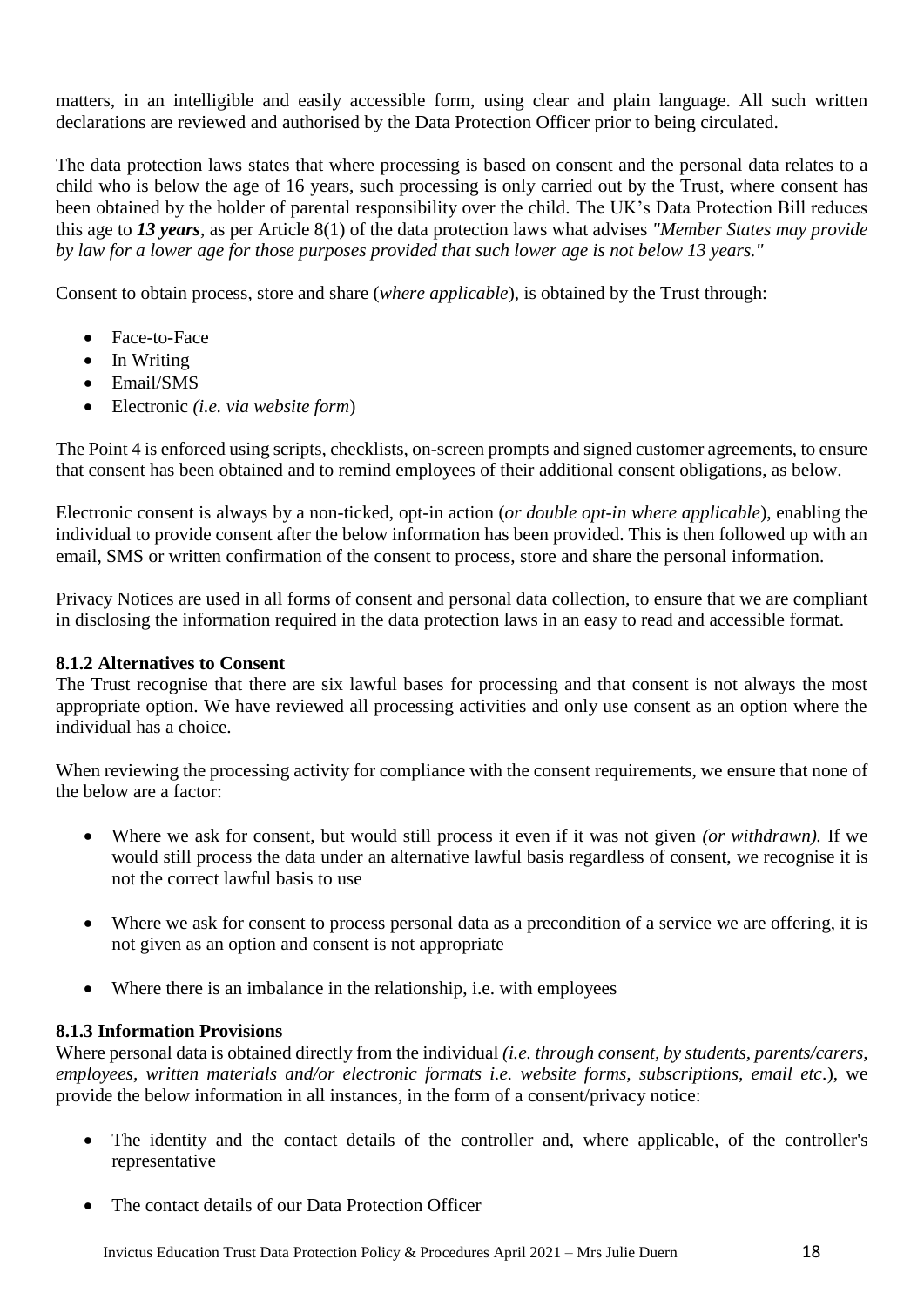- The purpose $(s)$  of the processing for which the personal information is intended
- The legal basis for the processing
- Where the processing is based on point (f) of Article 6(1) *"processing is necessary for the purposes of the legitimate interests pursued by the controller or by a third party",* details of the legitimate interests
- The recipients or categories of recipients of the personal data *(if applicable)*
- If applicable, the fact that the Trust intends to transfer the personal data to a third country or international organisation and the existence/absence of an adequacy decision by the Commission
- where the Trust intends to transfer the personal data to a third country or international organisation without an adequate decision by the Commission, reference to the appropriate or suitable safeguards the Trust has put into place and the means by which to obtain a copy of them or where they have been made available
- The period for which the personal data will be stored, or if that is not possible, the criteria used to determine that period
- The existence of the right to request access to and rectification or erasure of, personal data or restriction of processing concerning the data subject or to object to processing as well as the right to data portability
- Where the processing is based on consent under points (a) of Article  $6(1)$  or Article  $9(2)$ , the existence of the right to withdraw consent at any time, without affecting the lawfulness of processing based on consent before its withdrawal
- The right to lodge a complaint with the Supervisory Authority
- Whether providing personal data is a statutory or contractual requirement, or a requirement necessary to enter into a contract, as well as whether the data subject is obliged to provide the personal data and of the possible consequences of failure to provide such data
- The existence of any automated decision-making, including profiling, as referred to in Article 22(1) and (4) and explanatory information about the logic involved, as well as the significance and the envisaged consequences of such processing for the data subject

The above information is provided to the data subject at the time the information is collected and records pertaining to the consent obtained are maintained and stored for 6 years from the date of consent, unless there is a legal requirement to keep the information longer.

#### **8.2 Privacy Policy & Notices**

The term Privacy Policy & Privacy Notice is used interchangeably when referring to data protection. This document is our Data Protection Policy and is an internal document designed to define the Trust's controls, procedures and objectives for securing, processing, handling and protecting personal information and complying with the data protection laws.

The Trust uses the term Privacy Notice, which is separate document from our Data Protection Policy and is provided to individuals at the time we collect their personal *data (or at the earliest possibility where that data is obtained indirectly)*. Our Privacy Notice includes the Article 13 & 14 (*section 8.1.3 of this policy*) requirements as set out in the data protection laws and provides individuals with all the necessary and legal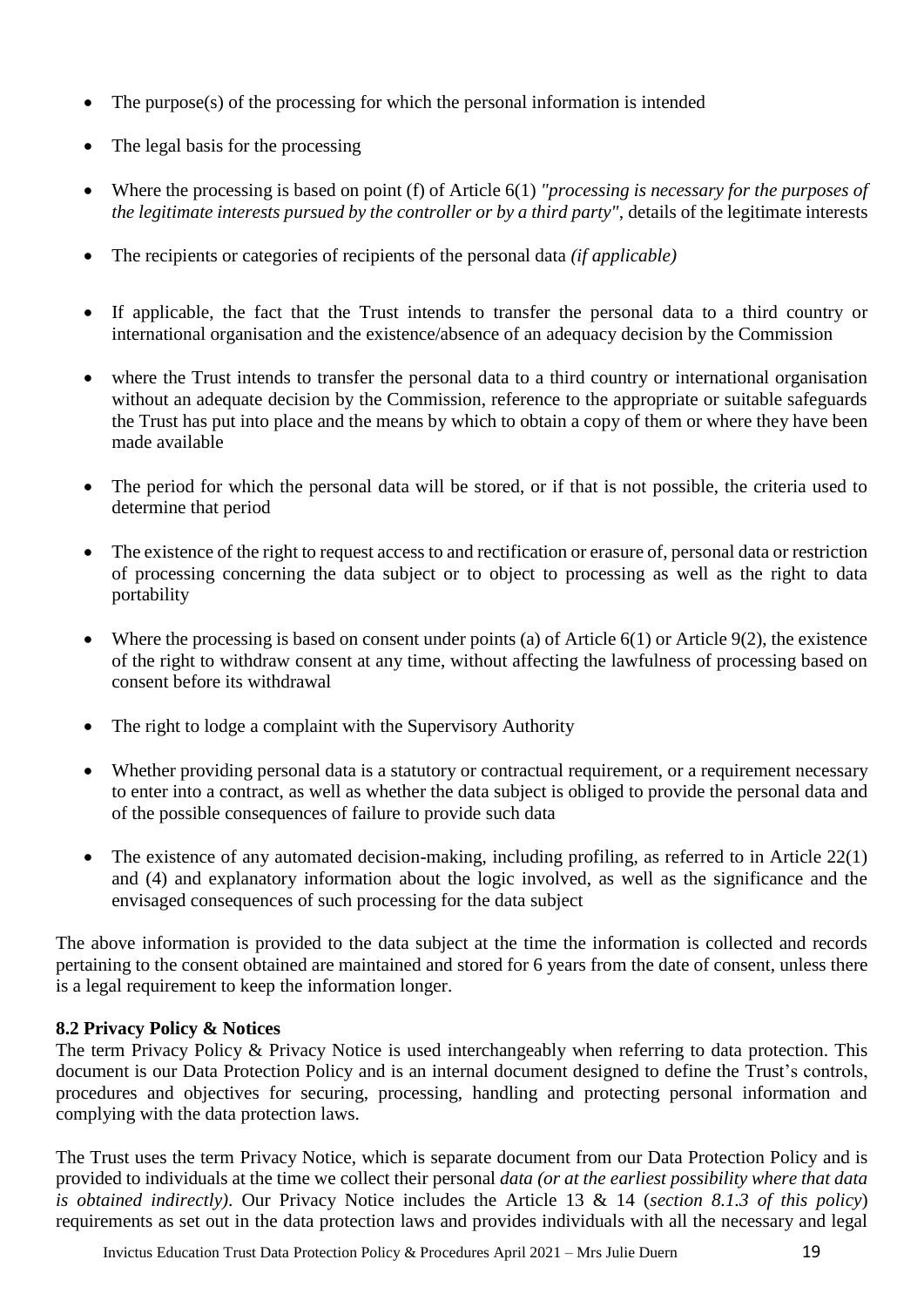information about how, why and when we process their data, along with their rights and obligations. We have a link to our Privacy Notice on our website and provide a copy of physical and digital formats upon request.

The notice is the customer facing policy that provides the legal information on how we, handle, process and disclose personal information.

The notice is easily accessible, legible, and jargon-free and is available in several formats, dependant on the method of data collection:

- Via our website
- Issued to students, parents/carers at the point of admission into our schools
- Linked to or written in full in the footer of emails
- Worded in full in agreements, contracts, forms and other materials where data is collected in writing or face-to-face
- In employee contracts and recruitment materials
- Verbally via telephone or face-to-face
- Printed media, adverts and financial promotions
- Digital Products/Services

With lengthy content being provided in the privacy notice and with informed consent being based on its contents, we have tested, assessed and reviewed our privacy notice to ensure usability, effectiveness and understanding.

Privacy Notices, are drafted by the Data Protection Officer using the Data Protection Law requirements and with Supervisory Authority guidance

Where we rely on consent to obtain and process personal information, we ensure that it is:

- Displayed clearly and prominently
- Asks individuals to positively opt-in
- Gives them sufficient information to make an informed choice
- Explains the different ways we will use their information
- Provides a clear and simple way for them to indicate they agree to different types of processing

## **8.3 Personal Data Not Obtained from the Data Subject**

Where the Trust obtains and/or processes personal data that has **not** been obtained directly from the data subject, the Trust ensures that the information noted in section 9.1.1 of this policy is provided to the data subject within 30 days of our obtaining the personal data *(except for advising if the personal data is a statutory or contractual requirement).*

In addition to the information provided to the data subject section of this policy, we also provide information about:

- The categories of personal data
- The source the personal data originated from and whether it came from publicly accessible sources

Where the personal data is to be used for communication with the data subject, or a disclosure to another recipient is envisaged, the information will be provided at the latest, at the time of the first communication or disclosure. Where the Trust intends to further process any personal data for a purpose *other* than that for which it was originally obtained, we communicate this intention to the data subject prior doing so and where applicable, process only with their consent.

Whilst we follow best practice in the provision of the information noted in the relevant section of this policy, we reserve the right not to provide the data subject with the information if: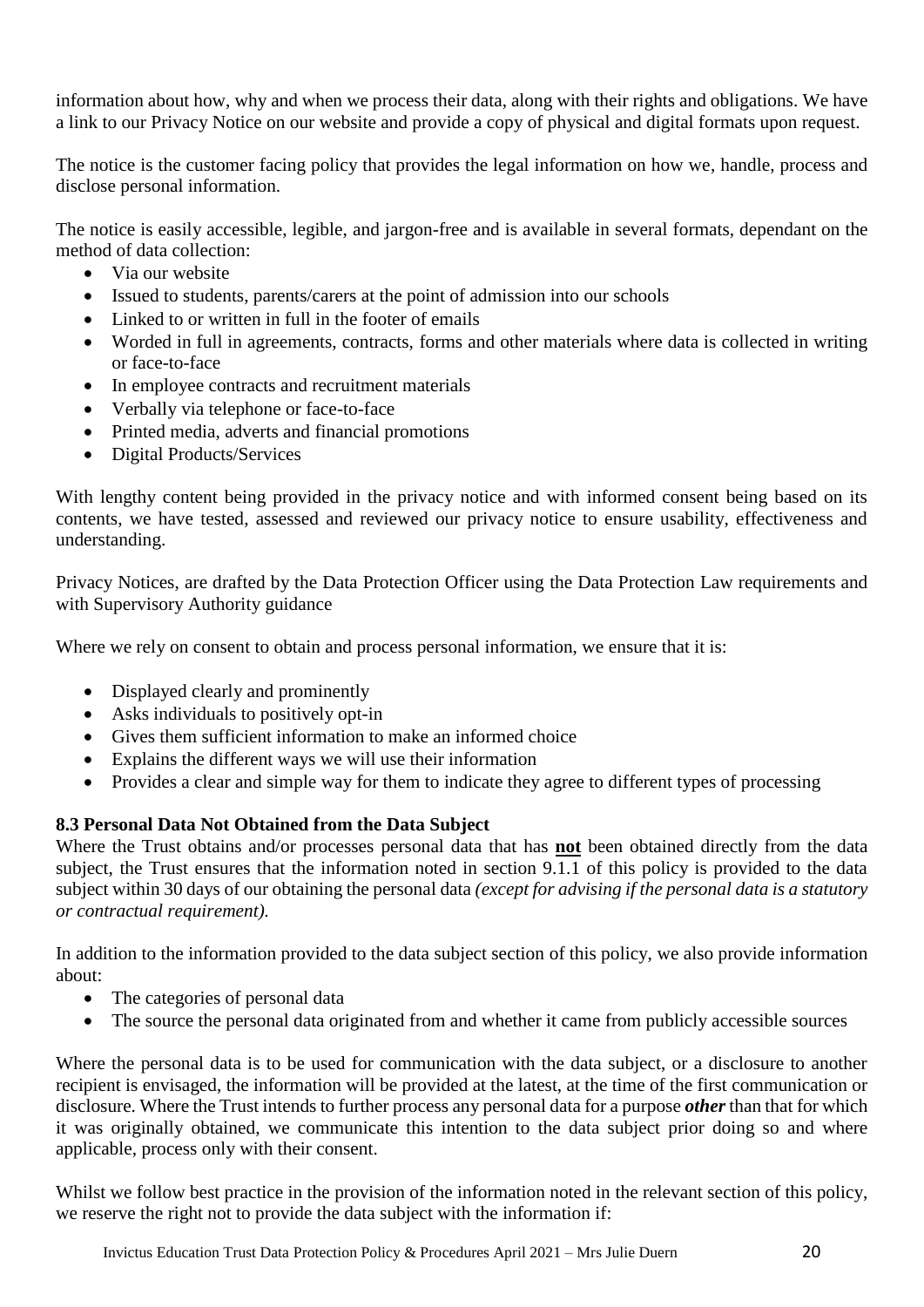- They already have it and we can evidence their prior receipt of the information
- The provision of such information proves impossible and/or would involve a disproportionate effort
- Obtaining or disclosure is expressly laid down by Union or Member State law to which the Trust is subject and which provides appropriate measures to protect the data subject's legitimate interest
- Where the personal data must remain confidential subject to an obligation of professional secrecy regulated by Union or Member State law, including a statutory obligation of secrecy

## **8.3.1Employee Personal Data**

As per the data protection laws guidelines, we do not use consent as a legal basis for obtaining or processing employee personal information. Our HR policies have been updated to ensure that employees are provided with the appropriate information disclosure and are aware of how we process their data and why.

#### **8.4 The Right of Access**

We have ensured that appropriate measures have been taken to provide information referred to in Articles 13 and 14 and any communication under Articles 15 to 22 and 34 *(collectively, The Rights of Data Subjects*), relating to processing to the data subject in a concise, transparent, intelligible and easily accessible form, using clear and plain language.

Such information is provided free of charge and is in writing, or by other means where authorised by the Data Subject and with prior verification as to the subject's identity – photographic evidence.

Information is provided to the Data Subject at the earliest convenience, but at a maximum of 30 days from the date, the request is received. Where the retrieval or provision of information is particularly complex or is subject to a valid delay, the period may be extended by two further months where necessary. However, this only applies in exceptional circumstances and the Data Subject is kept informed in writing throughout the retrieval process of any delays or reasons for delay.

Where we do not comply with a request for data provision, the Data Subject is informed within 30 days of the reason(s) for the refusal and of their right to lodge a complaint with the Supervisory Authority.

## **8.4.1 Subject Access Request (SAR) Form**

Where a Data Subject asks us to confirm whether we hold and process personal data concerning him or her and requests access to such data, we provide them with:

- The purposes of the processing
- The categories of personal data concerned
- The recipients or categories of recipient to whom the personal data have been or will be disclosed
- If the data has or will be disclosed to a third countries or international organisations and the appropriate safeguards pursuant to the transfer
- Where possible, the envisaged period for which the personal data will be stored, or, if not possible, the criteria used to determine that period
- The existence of the right to request rectification or erasure of personal data or restriction of processing of personal data concerning the data subject or to object to such processing
- The right to lodge a complaint with a Supervisory Authority
- Where personal data has not been collected by the Trust from the Data Subject, any available information as to the source and provider
- The existence of automated decision-making, including profiling and meaningful information about the logic involved, as well as the significance and the envisaged consequences of such processing for the data subject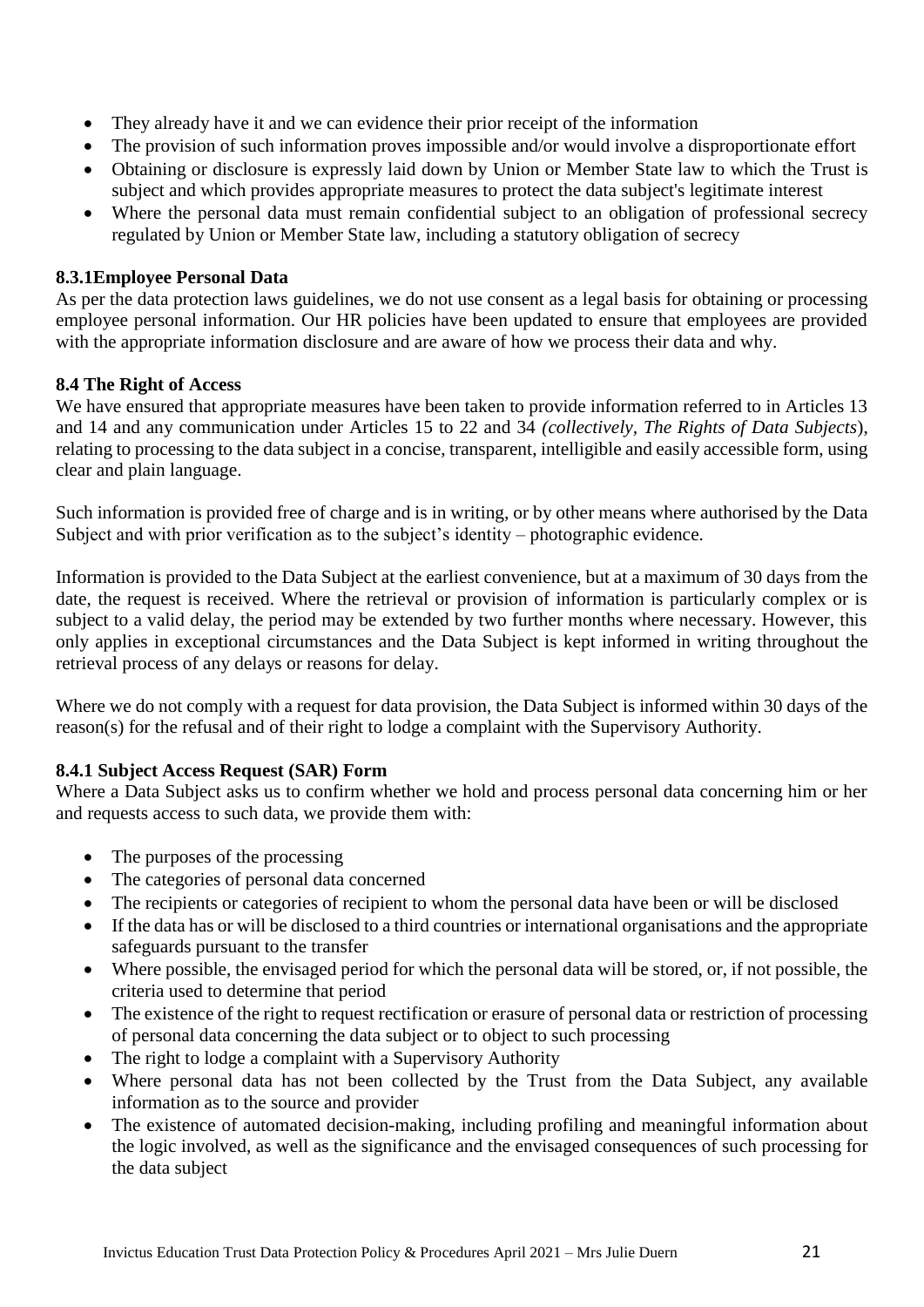Subject Access Requests (SAR*)* are passed to the Data Protection Officer as soon as received and a record of the request is noted. The type of personal data held about the individual is checked against our Information Audit to check what format it is held in, who else has it has been shared with and any specific timeframes for access.

SARs are always completed within 30-days and are provided free of charge. Where the individual makes the request by electronic means, we provide the information in a commonly used electronic format, unless an alternative format is requested.

Please refer to our Subject Access Request Procedures for the guidelines on how an SAR can be made and what steps we take to ensure that access is provided under the data protection laws.

## **8.5 Data Portability**

The Trust provides all personal information pertaining to the Data Subject to them on request and in a format, which is easy to disclose and read. We ensure that we comply with the data portability rights of individuals by ensuring that all personal data is readily available and is in a structured, commonly used and machinereadable format, enabling data subjects to obtain and reuse their personal data for their own purposes across different services.

To ensure that we comply with Article 20 of the Data Protection Law concerning data portability, we keep a commonly used and machine-readable format of personal information where the processing is based on: -

- Consent pursuant to point (a) of Article  $6(1)$
- Consent pursuant to point (a) of Article 9(2)
- A contract pursuant to point (b) of Article  $6(1)$
- the processing is carried out by automated means

Where requested by a Data Subject and if the criteria meet the above conditions, we will transmit the personal data directly from the Trust to a designated controller, where technically feasible.

All requests for information to be provided to the Data Subject or a designated controller are done so free of charge and within 30 days of the request being received. If for any reason, we do not act in responding to a request, we provide a full, written explanation within 30 days to the data subject or the reasons for refusal and of their right to complain to the supervisory authority and to a judicial remedy.

All transmission requests under the portability right are assessed to ensure that no other data subject is concerned. Where the personal data relates to more individuals than the subject requesting the data/transmission to another controller, this is always without prejudice to the rights and freedoms of the other data subjects.

## **8.6 Rectification & Erasure**

#### **8.6.1 Correcting Inaccurate or Incomplete Data**

Pursuant to Article 5(d), all data held and processed by the Trust is reviewed and verified as being accurate wherever possible and is always kept up to date. Where, inconsistencies are identified and/or where the Data Subject or Controller inform us that the data we hold is inaccurate, we take every reasonable step to ensure that such inaccuracies are corrected with immediate effect.

The Data Protection Officer is notified of the Data Subjects request, to update personal data and are responsible for validating the information and rectifying errors where they have been notified. The information is altered as directed by the Data Subject, with the information audit being checked to ensure that all data relating to the subject is updated where incomplete or inaccurate. Once updated, we add an addendum or supplementary statement where applicable.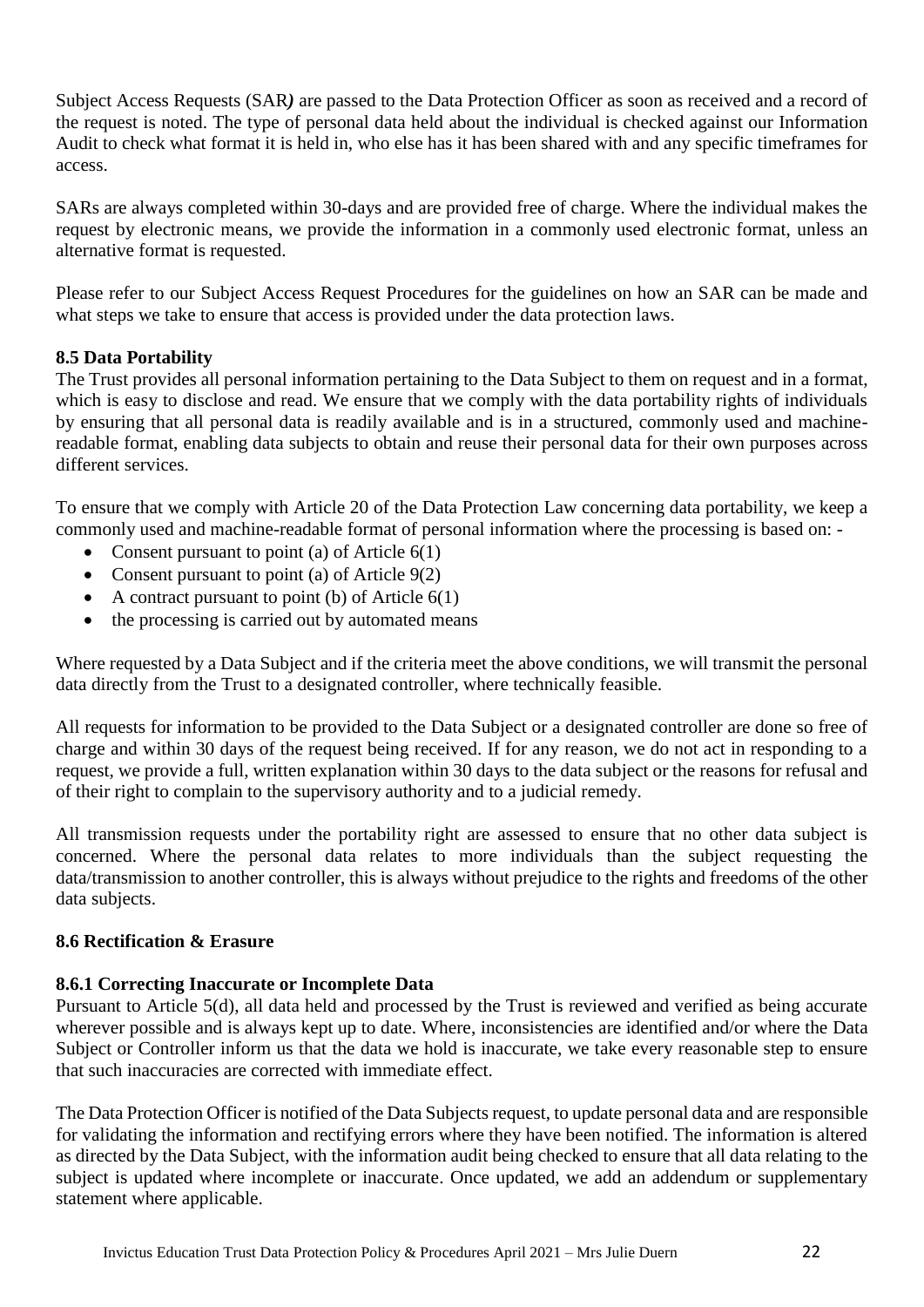Where notified of inaccurate data by the Data Subject, we will rectify the error within 30 days and inform any third party of the rectification if we have disclosed the personal data in question to them. The Data Subject is informed in writing of the correction and where applicable, is provided with the details of any third party to whom the data has been disclosed.

If for any reason, we are unable to act in response to a request for rectification and/or completion, we always provide a written explanation to the individual and inform them of their right to complain to the Supervisory Authority and to a judicial remedy.

## **8.6.2 The Right to Erasure**

Also known as *'The Right to be Forgotten'*, the Trust complies fully with Article 5(e) and ensures that personal data which identifies a data subject, is not kept longer than is necessary for the purposes for which the personal data is processed.

All personal data obtained and processed by the Trust is categorised when assessed by the information audit and is given an erasure date or is monitored so that it can be destroyed when no longer necessary.

Please refer to our Data Retention & Erasure Policy for exact procedures on erasing data and complying with the Article 17 requirements.

## **8.7 The Right to Restrict Processing**

There are certain circumstances where the Trust restricts the processing of personal information, to validate, verify or comply with a legal requirement of a Data Subjects request. Restricted data is removed from the normal flow of information and is recorded as being restricted on the information audit.

Any account and/or system related to the Data Subject of restricted data is updated to notify users of the restriction category and reason. When data is restricted, it is only stored and not processed in any way.

The Company will apply restrictions to data processing in the following circumstances:

- Where an individual contest the accuracy of the personal data and we are in the process verifying the accuracy of the personal data and/or making corrections
- Where an individual has objected to the processing (*where it was necessary for the performance of a public interest task or purpose of legitimate interests*), and we are considering whether we have legitimate grounds to override those of the individual
- When processing is deemed to have been unlawful, but the Data Subject requests restriction as oppose to erasure
- Where we no longer need the personal data, but the Data Subject requires the data to establish, exercise or defend a legal claim

The Data Protection Officer reviews and authorises all restriction requests and actions and retains copies of notifications from and to data subjects and relevant third parties. Where data is restricted, and we have disclosed such data to a third party, we will inform the third party of the restriction in place and the reason, and re-inform them if any such restriction is lifted.

Data Subjects who have requested restriction of data are informed within 30 days of the restriction application and are advised of any third party to whom the data has been disclosed. We also provide in writing to the Data Subject, any decision to lift a restriction on processing. If for any reason, we are unable to act in response to a request for restriction, we always provide a written explanation to the individual and inform them of their right to complain to the Supervisory Authority and to a judicial remedy.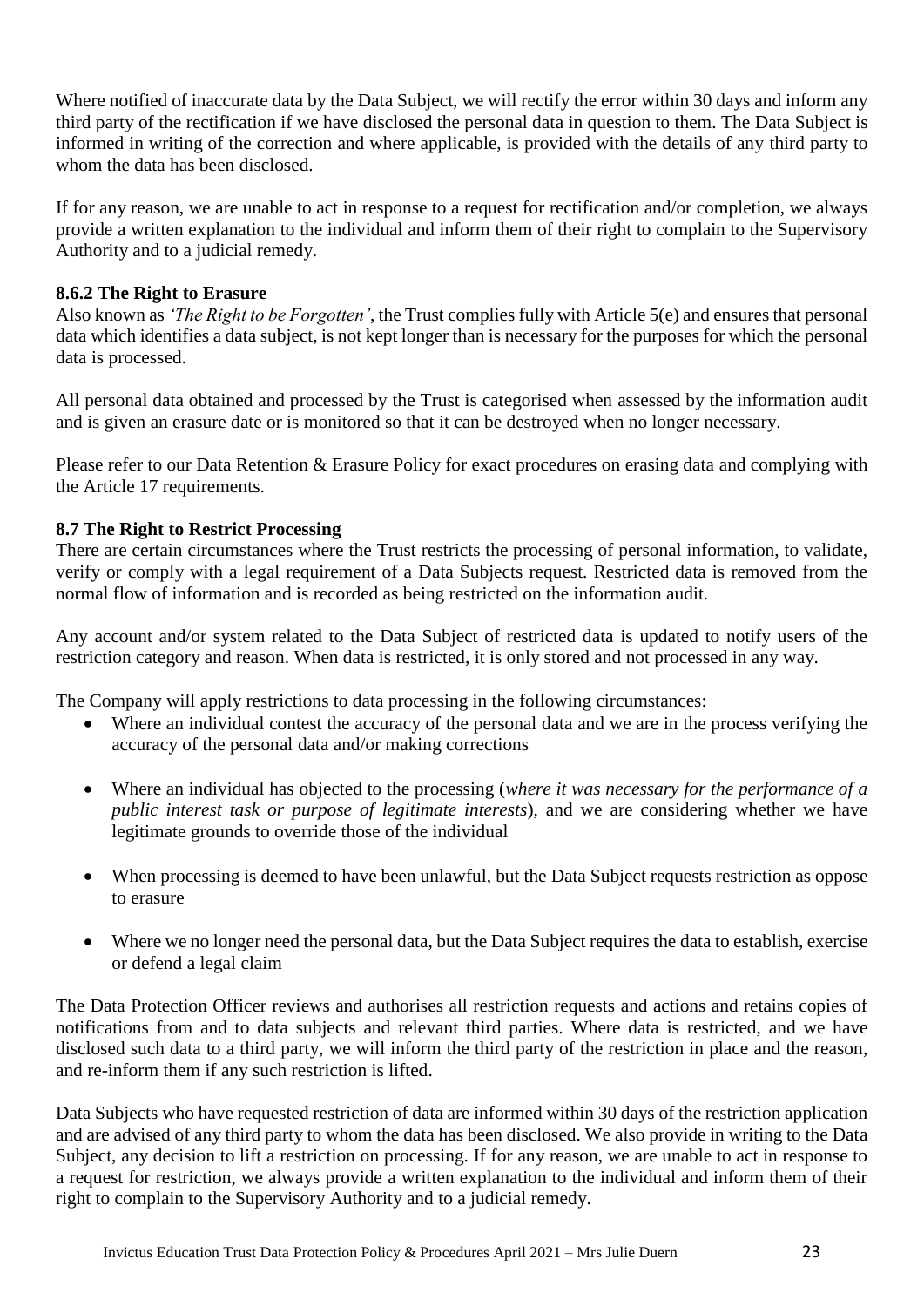## **8.8 Objections and Automated Decision Making**

Data subjects are informed of their right to object to processing in our Privacy Notices and at the point of first communication, in a clear and legible form and separate from other information. We provide opt-out options on all direct marketing material and provide an online objection form where processing is carried out online.

Individuals have the right to object to:

- Processing of their personal information based on legitimate interests or the performance of a task in the public interest/exercise of official authority *(including profiling*)
- Direct marketing (*including profiling*)
- Processing for purposes of scientific/historical research and statistics

Where the Trust processes personal data for the performance of a legal task, in relation to our legitimate interests or for research purposes, a Data Subjects' objection will only be considered where it is on *'grounds relating to their particular situation'*. We reserve the right to continue processing such personal data where:

- We can demonstrate compelling legitimate grounds for the processing, which override the interests, rights and freedoms of the individual
- The processing is for the establishment, exercise/defence of legal claims

Where we are processing personal information for direct marketing purposes under a previously obtained consent, we will stop processing such personal data immediately where an objection is received from the Data Subject. This measure is absolute, free of charge and is always adhered to.

Where a Data Subject objects to data processing on valid grounds, the Trust will cease the processing for that purpose and advise the Data Subject of cessation in writing within 30 days of the objection being received.

We have carried out a system audit to identify automated decision-making processes that do not involve human intervention. We also assess new systems and technologies for this same component prior to implementation. The Trust understands that decisions absent of human interactions can be biased towards individuals and pursuant to Articles 9 and 22 of the Data Protection Law, we aim to put measures into place to safeguard individuals where appropriate. Via our Privacy Notices, in our first communications with an individual and on our website, we advise individuals of their rights not to be subject to a decision when:

- It is based on automated processing
- It produces a legal effect or a similarly significant effect on the individual

In limited circumstances, the Trust will use automated decision-making processes within the guidelines of the regulations. Such instances may include:

- Where it is necessary for entering into or performance of a contract between us and the individual
- Where it is authorised by law *(e.g. fraud or tax evasion prevention)*
- When based on explicit consent to do so
- Where the decision does not have a legal or similarly significant effect on someone

Where the Trust uses, automated decision-making processes, we always inform the individual and advise them of their rights. We also ensure that individuals can obtain human intervention, express their point of view and obtain an explanation of the decision and challenge it.

## **9. Oversight Procedures**

## **9.1 Security & Breach Management**

Invictus Education Trust Data Protection Policy & Procedures April 2021 – Mrs Julie Duern 24 Alongside our *'Privacy be Design'* approach to protecting data, we ensure the maximum security of data that is processed, including as a priority, when it is, shared, disclosed and transferred. Our Information Security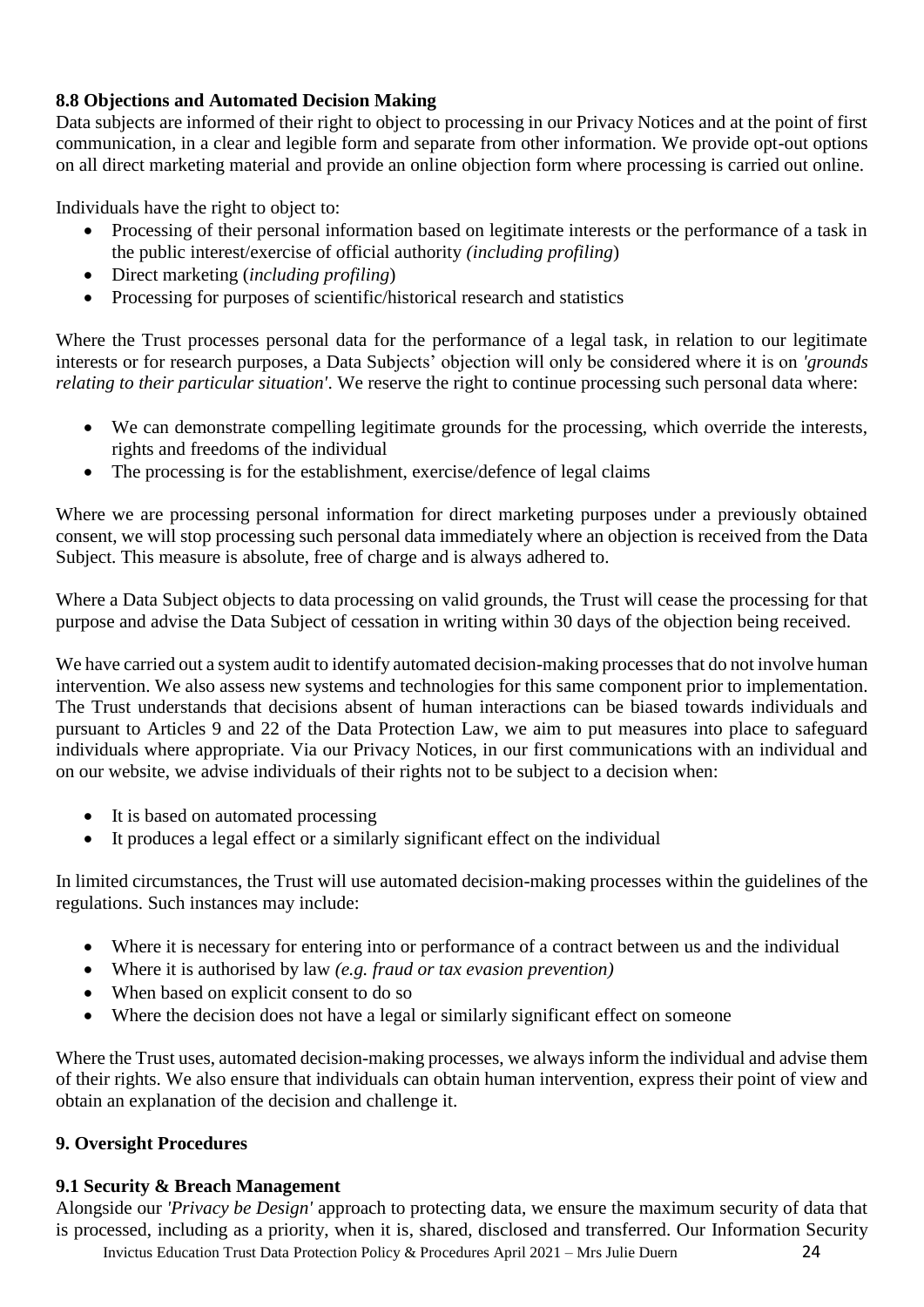Policy & Procedures provide the detailed measures and controls that we take to protect personal information and to ensure its security from consent to disposal.

We carry out information audits to ensure that all personal data held and processed by us, is accounted for and recorded, alongside risk assessments as to the scope and impact a data breach could have on Data Subject(s). We have implemented adequate and appropriate technical and organisational measures to ensure a level of security appropriate to the risk.

Whilst every effort and measure are taken to reduce the risk of data breaches, the Trust has dedicated controls and procedures in place for such situations, along with the notifications to be made to the Supervisory Authority and Data Subjects (where applicable).

Please refer to our Data Breach Policy & Procedures for specific protocols.

#### **9.2 Passwords**

Passwords are a key part of the Trust's protection strategy, and are used throughout the Trust to secure information and restrict access to systems. We use a multi-tiered approach, which includes passwords at user, management, device, system and network levels to ensure a thorough and encompassing approach. Whilst passwords are also directly related to Information Security and Access Control, the Trust recognises strong, effective and robust password controls and measures are imperative to the protection and security of personal information.

Passwords afford a high level of protection to resources and data and are mandatory requirements for all employees and/or third parties who are responsible for one or more account, system or have access to any resource that requires a password. Full procedures and guidelines for passwords, access and security can be found in our Information Security Policy and Procedures.

#### **10. Transfers & Data Sharing**

The Trust takes proportionate and effective measures to protect personal data held and processed by us at all times. However, we recognise the high-risk nature of disclosing and transferring personal data, and as such, place an even higher priority on the protection and security of data being transferred. Data transfers within the UK and EU are deemed less of a risk than a third country or an international organisation, due to the data protection laws covering the former and the strict regulations applicable to all EU Member States.

Where data is being transferred for a legal and necessary purpose, compliant with all Articles in the Regulation, we utilise a process that ensures such data is encrypted with a secret key and where possible, is also subject to our data minimisation methods. All data being transferred is noted on our information audit so that tracking is easily available, and authorisation is accessible. The Data Protection Officer authorises any EU transfers and verifies the encryption and security methods and measures.

## **11. Audits & Monitoring**

This policy and procedure document detail the extensive controls, measures and methods used by the Trust to protect personal data, uphold the rights of Data Subjects, mitigate risks, minimise breaches and comply with the Data Protection Laws. In addition to these, we also carry out regular audits and compliance monitoring processes, with a view to ensuring that the measures and controls in place to protect Data Subjects and their information are adequate, effective and compliant at all times.

The Data Protection Officer has overall responsibility for assessing, testing, reviewing and improving the processes, measures and controls in place and reporting improvement action plans to the Senior Management Team where applicable. Data minimisation methods are frequently reviewed and new technologies assessed to ensure that we are protecting data and individuals to the best of our ability.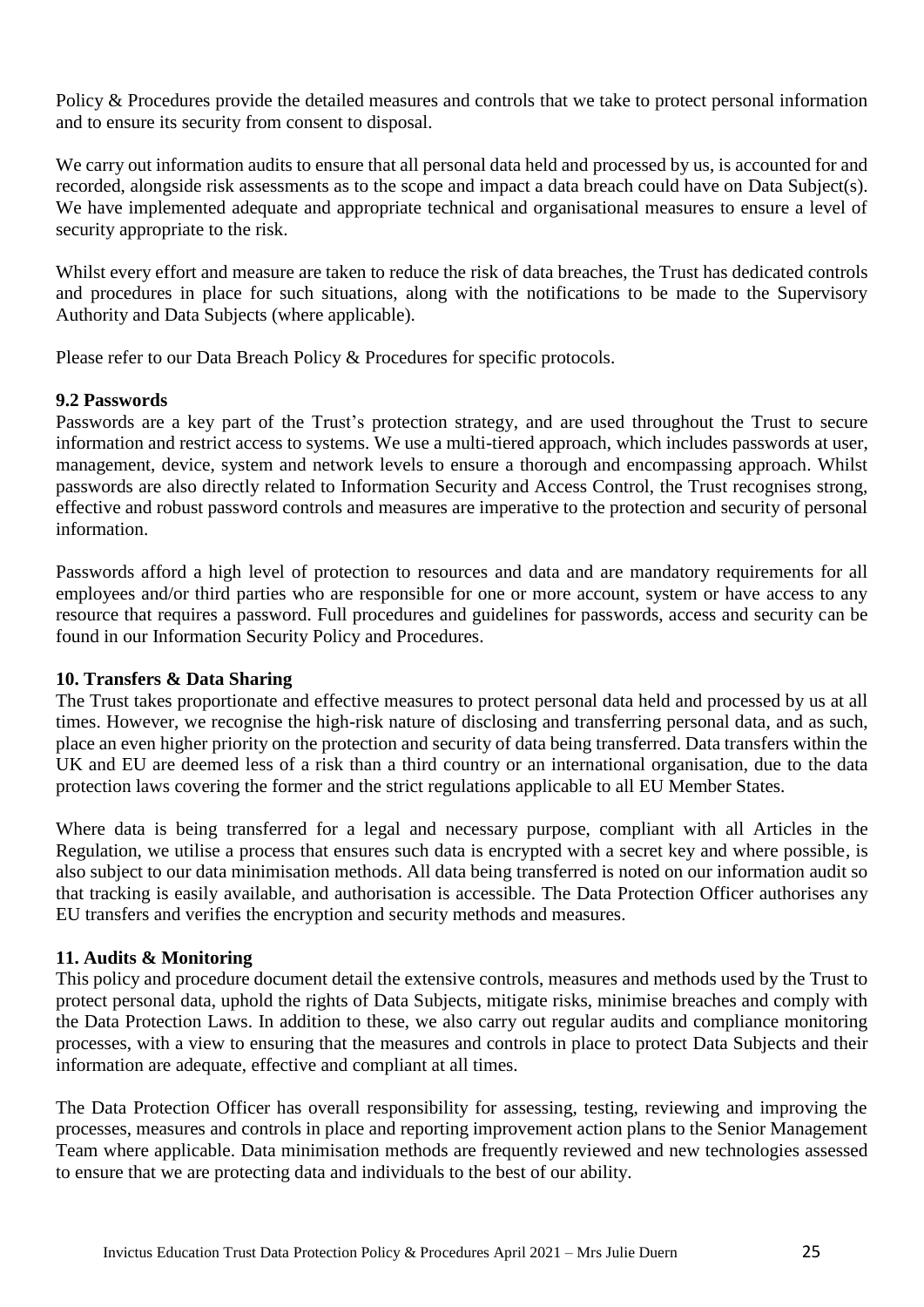All reviews/audits, and ongoing monitoring processes are recorded by the Data Protection Officer. Copies of the reviews/audits are provided to Senior Management and are made readily available to the Supervisory Authority where requested.

The aim of internal Data Protection Audit is to:

- Ensure that the appropriate policies and procedures are in place
- To verify that those policies and procedures are being followed
- To test the adequacy and effectiveness of the measures and controls in place
- To detect breaches or potential breaches of compliance
- To identify risks and assess the mitigating actions in place to minimise such risks
- To recommend solutions and actions plans to Senior Management for improvements in protecting data subjects and safeguarding their personal data
- To monitor compliance with the data protection laws and demonstrate best practice

## **12. Training**

Through our strong commitment and robust controls, we ensure that all staff understand, have access to and can easily interpret the Data Protection Law requirements and its principles, and that they have ongoing training, support and assessments to ensure and demonstrate their knowledge, competence and adequacy for the role.

## **13. Penalties**

The Trust understands our obligations and responsibilities under the Data Protection Law and Supervisory Authority and comprehend the severity of any breaches under the Regulation. We respect the Supervisory Authority's authorisation under the legislation to impose and enforce fines and penalties on us where we breach the regulations, fail to mitigate the risks where possible and operate in a knowingly non-compliant manner.

Employees have been made aware of the severity of such penalties and their proportionate nature in accordance with the breach. We recognise that:

- Breaches of the obligations of the Controller, the Processor, the Certification Body and the Monitoring Body, are subject to administrative fines up to  $\epsilon$ 10,000,000 or 2 % of the total worldwide annual turnover of the preceding financial year, whichever is higher.
- Breaches of the basic principles for processing, conditions for consent, the Data Subjects' Rights, the transfers of personal data to a recipient in a third country or an international organisation, specific processing situations (*Chapter IX*) or non-compliance with an order by the Supervisory Authority, are subject to administrative fines up to  $\epsilon$ 20,000,000 or 4 % of the total worldwide annual turnover of the preceding financial year, whichever is higher.

## **14. Responsibilities**

The Trust has appointed a **Data Protection Officer** whose role it is to identify and mitigate any risks to the protection of personal data, to act in an advisory capacity to the business, its employees and upper management and to actively stay informed and up-to-date with all legislation and changes relating to data protection. The DPO will work in conjunction with the Senior Management Team, the Schools' Data Compliance Officers, and IT Manager to ensure that all processes, systems and staff are operating compliantly and within the requirements of the Data Protection Law and its principles.

The DPO has overall responsibility for due diligence, privacy impact assessments, risk analysis and data transfers where personal data are involved and will also maintain adequate and effective records and management reports in accordance with the data protection laws and our own internal objectives and obligations.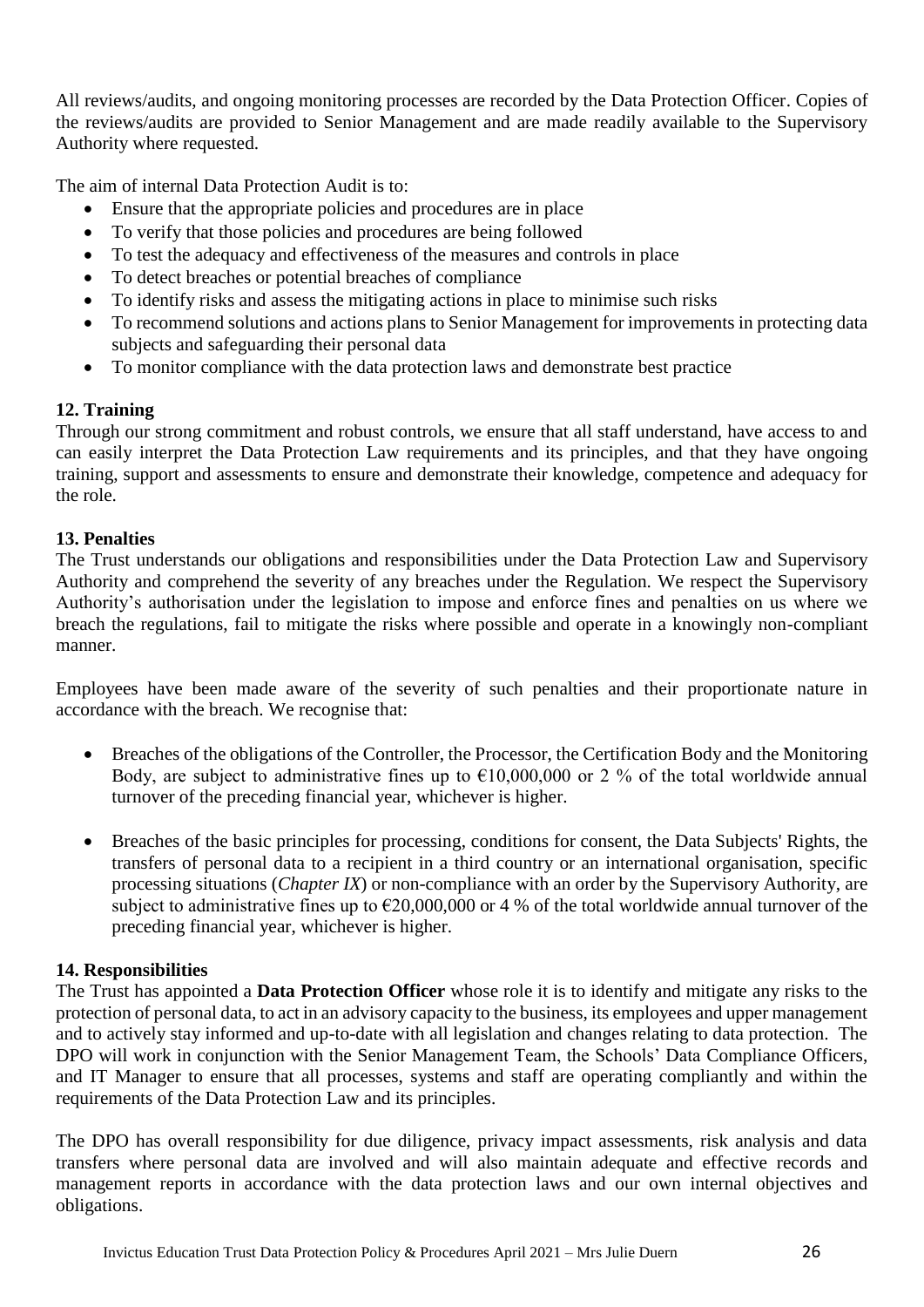Staff who manage and process personal or special category information will be provided with extensive data protection training and will be subject to continuous development support, mentoring to ensure that they are competent, and knowledge for the role they undertake.

## **15. Data Protection Officer Responsibilities**

## **A company must appoint a Data Protection Officer (DPO) where:**

- The processing is carried out by a public authority or body (except for co*urts acting in their judicial capacity)*
- the core activities of the Controller/Processor consist of processing operations which, by virtue of their nature, their scope and/or their purposes, require regular and systematic monitoring of data subjects on a large scale
- the core activities of the controller/processor consist of processing on a large scale of special categories of data pursuant to Article 9 and personal data relating to criminal convictions and offences referred to in Article 10

#### **Purpose of the Position**

This document details the responsibilities and duties of our Data Protection Officer (DPO) and supports our employees and third parties in the compliant and effective processing of personal data through the appointment and commitment of our DPO.

Where we have appointed a designated DPO. We have done so in accordance with the GDPR requirements, and have ensured that the assigned person has an adequate and expert knowledge of Data Protection Law and practices. The DPO is fully able to, and capable of, assisting the Trust, as the Controller/Processor, in monitoring our internal compliance with the Regulation, and to support and advise employees and associated third parties, with regards to Data Protection Law and requirements.

#### **Scope**

This document relates specifically to the appointed DPO or personal assigned with the data protection oversight function. However, it's content and requirements, apply to all staff *(meaning permanent, fixed term, and temporary staff, any third-party representatives or sub-contractors, agency workers, volunteers, interns and agents engaged with the Trust in the UK or overseas)* within the organisation and has been created to ensure that all employees know about, and understand the role of the Data Protection Officer, their responsibilities, obligations and the proper reporting lines.

## **Responsibilities of role**

The Trust have appointed a DPO due to the nature of our business activities and the services that we provide. We have utilised our existing due diligence measures and procedures, along with extensive employee screening methods, to ensure that the appointed Data Protection Officer has been designated on the basis of their professional qualities.

We provide support, training, mentoring and CPD for the DPO, to ensure that they have an expert knowledge of data protection law, practices and principles and the ability to fulfil the tasks referred to in Article 39 of the GDPR. They report to the highest level of management and provides adequate and effective management information on the compliance, measures, controls, reviews, gaps and improvement actions plans.

The DPO is fully informed that their role in relation to data protection is bound by secrecy and confidentiality and they have completed a Confidentiality Agreement which is signed and held on file. Where they fulfil other tasks and duties, we have carried out a risk-assessment to ensure that those tasks and duties do not result in a conflict of interests.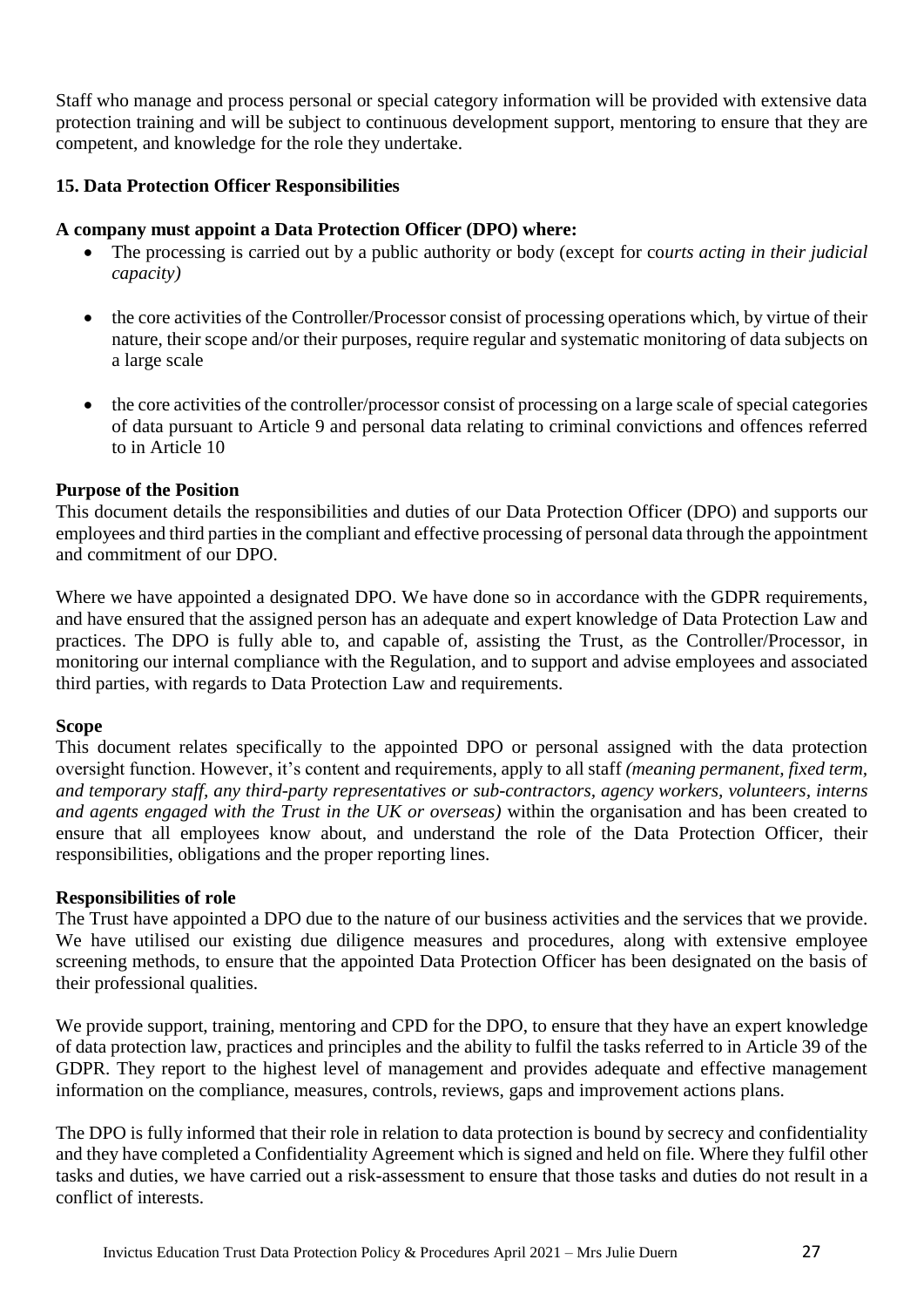The Trust is registered with the Supervisory Authority and appear on the Data Protection Register as a Controller and Processer of personal information. The DPO and their contact details have been published on this register, as well as being provided directly to the Supervisory Authority.

## **Duties of role**

The Data Protection Officer has assumed the below duties in compliance with GDPR Article 39:

- To inform and advise the Trust and any employees carrying out processing, of their obligations pursuant to the GDPR, the Supervisory Authorities guidelines and any associated data protection provisions
- To monitor compliance with the GDPR, associated data protection provisions and the Trust's own data protection policies, procedures and objectives
- To oversee the assignment of responsibilities, awareness-raising and training of staff involved in processing operations
- To carry out and review audits of the above-mentioned policies, procedures, employee duties and training programs
- To cooperate with the Supervisory Authority where required
- To act as the point of contact for the Supervisory Authority on issues relating to processing, including the prior consultation referred to in Article 36, and to consult, where appropriate, with regard to any other matter
- In accordance with Article 35 *(type of processing is likely to result in a high risk to the rights and freedoms of natural persons*), the DPO will provide advice where requested with regards to any data protection impact assessment and monitor its performance pursuant
- Have due regard to, and be aware of, the risk associated with processing operations, considering the nature, scope, context and purposes of processing

#### **DPO Designated Officer and Contact Details**

NAME: JULIE DUERN POSITION: CHIEF OPERATING OFFICER ADDRESS: INVICTUS HEADQUARTERS, KINVER HIGH SCHOOL, ENVILE ROAD, DUDLEY DY7 6AA EMAIL: jduern@invictus.education TEL: 01384 686 527

#### **16. Invictus Education Trust designated Data Protection Compliance Officers**

The Trust has a designated Data Protection Compliance Officer based in each school, who is responsible for managing the day-to-day operational aspects of Data Protection. The Compliance Officers work closely with the Data Protection Officer, to guarantee a consistent approach across the Trust when dealing with Data Protection, and ensure the requirements of GDPR are implemented in a systematic and methodical manner, so that staff in schools are fully aware of the complexities of GDPR and that 'Privacy by Design' is embedded into school life.

#### **See following table of Contact Details for Data Protection Compliance Officers**